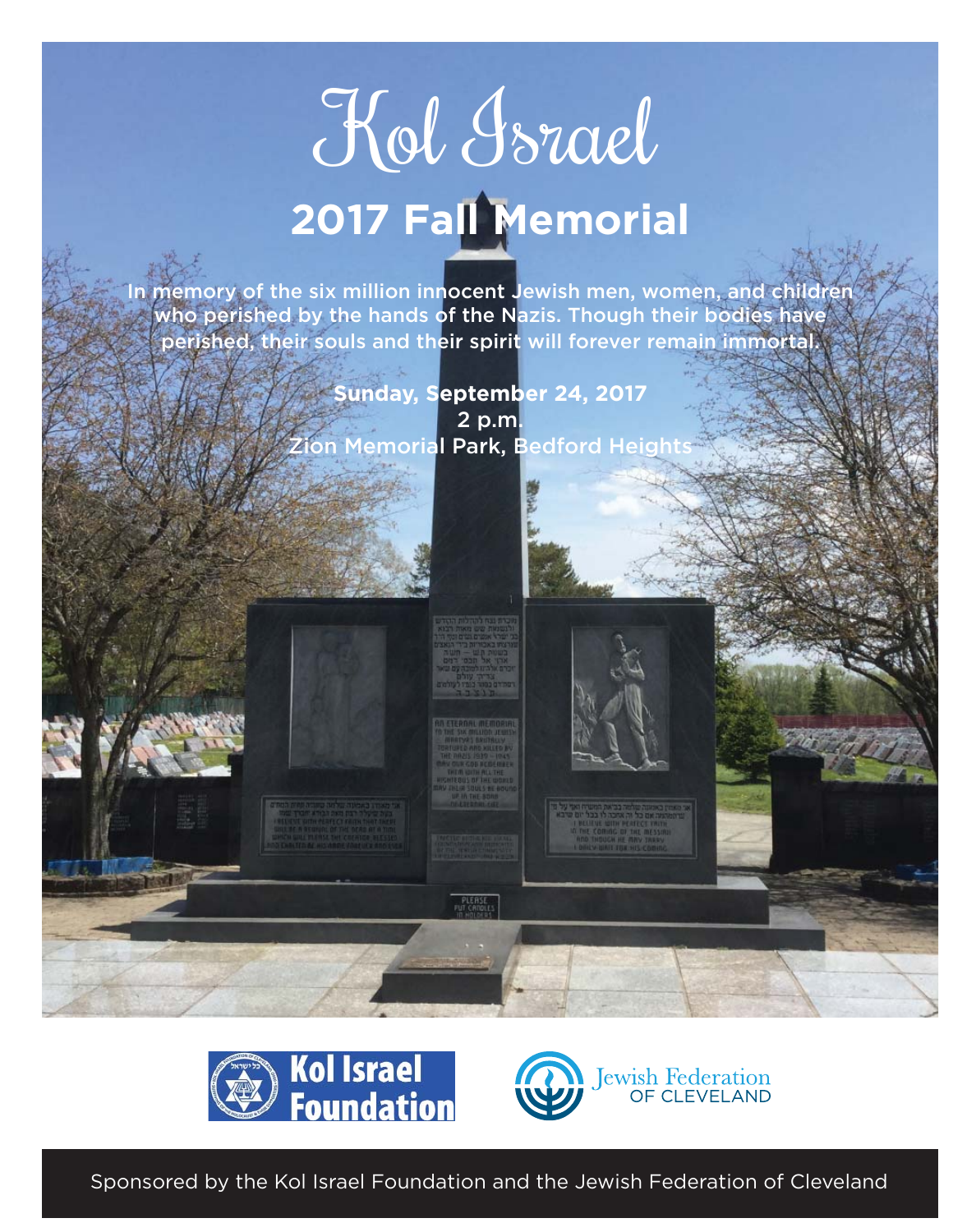## *Morry Malcmacher – your dream came true…*

*by Simon Fixler*

On Sunday, February 15, 1959, a small group of Cleveland survivors met at the home of Mike Frum to form an organization to represent the Holocaust survivors in Cleveland. The organization was called "Kol Israel" – meaning, "All of Israel." Kol Israel unites together the men and women who had survived the horrors of the Holocaust.

In June of 1960, the leaders of Kol Israel acted upon a suggestion made by Morry Malcmacher to build a monument in memory of the six million victims of the Holocaust. They decided to first ask Taylor Road Synagogue if the monument could be built on land at Mt. Olive Cemetery, but they decided to wait. Simon Fixler was asked to form a special committee that included himself, Joe Boxenbaum, Joe Greenspan, Albert Levin, Sidney Simon, Abe Rabins and Leonard Ratner. The committee asked Joe Bramson for land in Zion Memorial Park, and he agreed to let them build the monument on an area that was reserved for 250 grave sites. Joe Greenspan and Sidney Simon did the excavation free of charge, and the monument was built by Kotecki Family Memorials. On May 28, 1961, the monument was unveiled at Zion Memorial Park.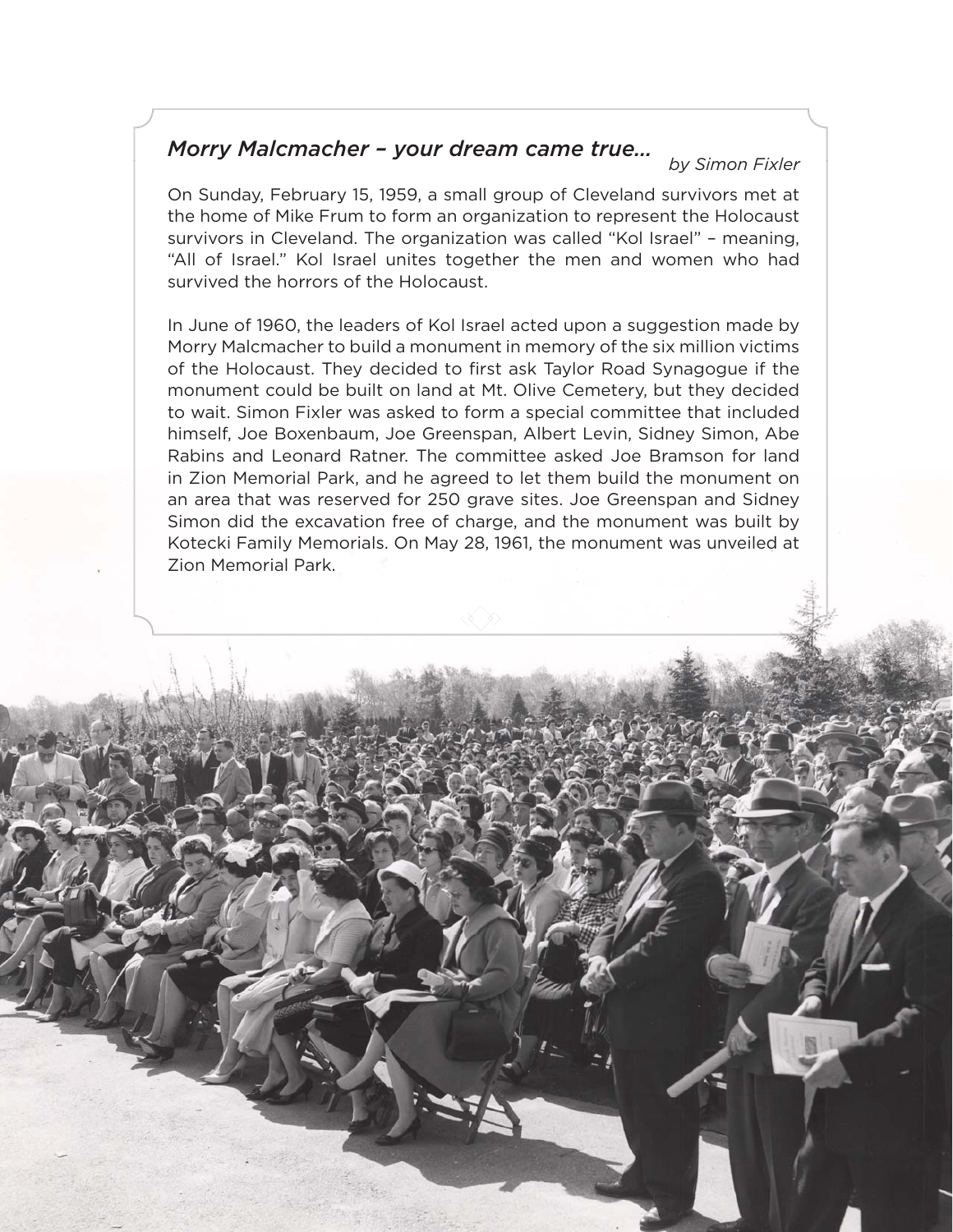#### **Candles may be lit by children of departed survivors prior to the start of the program and placed in the holders.**

#### **PROGRAM**

Candle Lighting for the Six Million Martyrs

Ruth Barna & Helen Cyncynatus Fred Binstock Kelly Millstone, Niki Lustig & Gigi Kuper-Lewis Paula Schoenberg Stevens Ruth Bergrin Gordon Dr. Jeff Silver

#### **Seventh Candle for children who perished in the Holocaust will be lit by 4th generation descendants**

Cameron and Jackson Hurwitz, great grandchildren of Ruth Nebel Frum and the late Ben Nebel and Armin Jacob and the late Elizabeth Jacob. Grandchildren of Ellen Jacob and Marty Jacob. Children of Deborah and Eric Hurwitz

| The Temple-Tifereth Israel |
|----------------------------|
|                            |
|                            |
|                            |
|                            |

Please remain standing until the exit of the color guard. Please do not discard program books.

We wish to thank the Jewish Federation of Cleveland for printing this booklet. We acknowledge the Bramson family, the owners of Zion Memorial Park for their continued support and maintenance of the monument.

The commemorative wall was made possible by the Kol Israel Foundation, the Jewish Federation of Cleveland, and individual donors.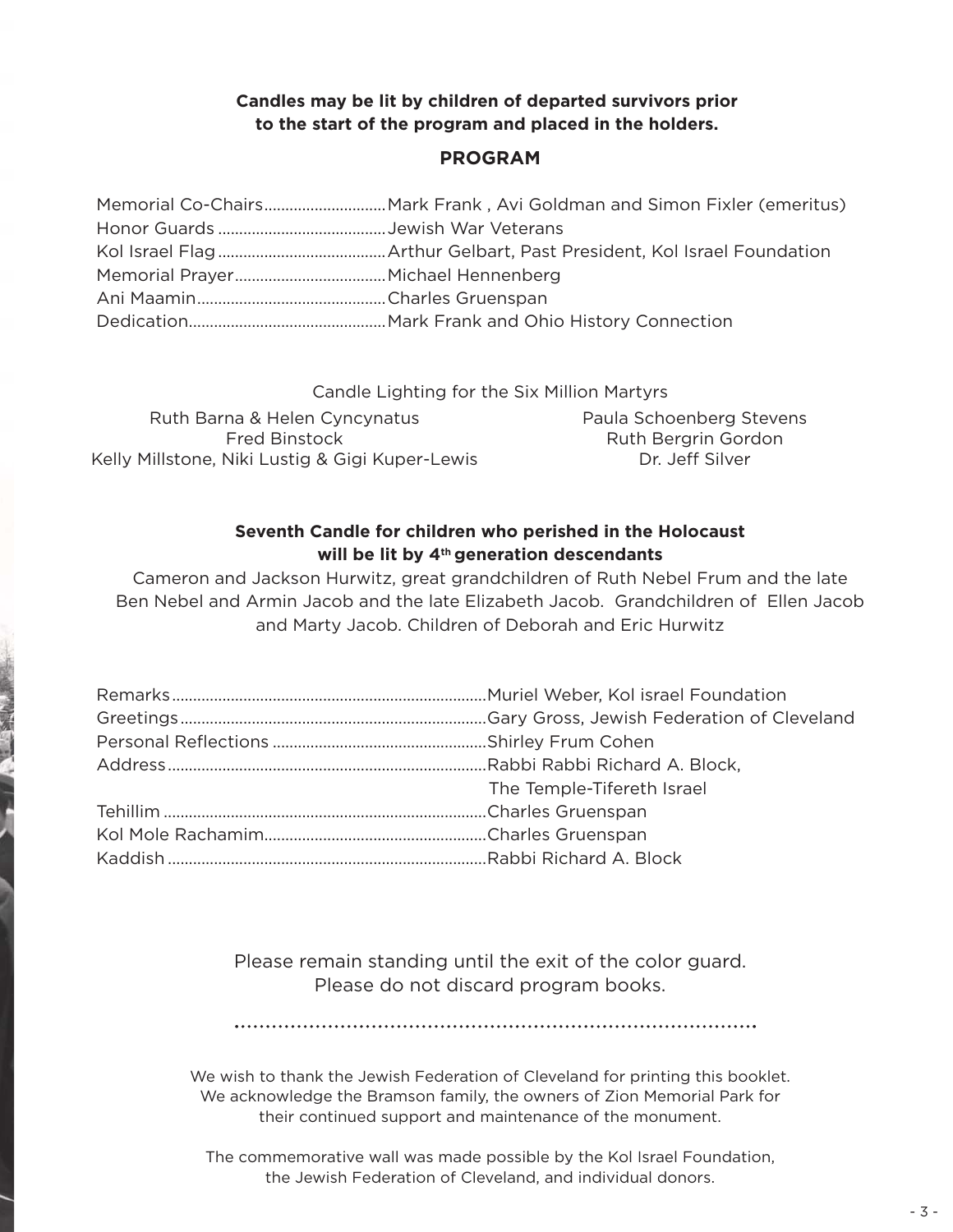



### **Co-sponsored by Kol Israel Foundation and the Jewish Federation of Cleveland**

## **Officers**

| Hank Bitterman      |  |  |  |
|---------------------|--|--|--|
| Simon Fixler        |  |  |  |
| Rina Frankel        |  |  |  |
| Dr. Michael Frankel |  |  |  |
| Henny Lukas Fierman |  |  |  |
| Jerry Gips          |  |  |  |
| Alan Gottlieb       |  |  |  |

### **Members of the Board**

Linda Gruenspan Nate Jones Vladimir Konstantinovsky Josh Kramer Sylvia M. Kramer Hedy Milgrom

Allison Newman Helene Pincus Loree Potash Lee Rosenberg Ellie Shoag Jordan Smith

#### **Past Presidents**

| Jack Beigelman* | Simon Fixler  | Jack Herskowitz*  | Jack Wieder* |
|-----------------|---------------|-------------------|--------------|
| Leon Bergrin*   | Art Gelbart   | Morry Malcmacher* | Jack York*   |
| Bob Birnbaum*   | Dr. Zev Harel | William Miller*   | *OBM         |

#### **Jewish Federation of Cleveland**

|                                                                             | <b>Richard Horvitz</b> |
|-----------------------------------------------------------------------------|------------------------|
|                                                                             | Randall J. Korach      |
|                                                                             | Idelle K. Wolf         |
|                                                                             | Sandra Wuliger         |
|                                                                             |                        |
|                                                                             |                        |
|                                                                             |                        |
|                                                                             |                        |
| Community Relations Committee Vice ChairsRubin Guttman and Michael Jacobson |                        |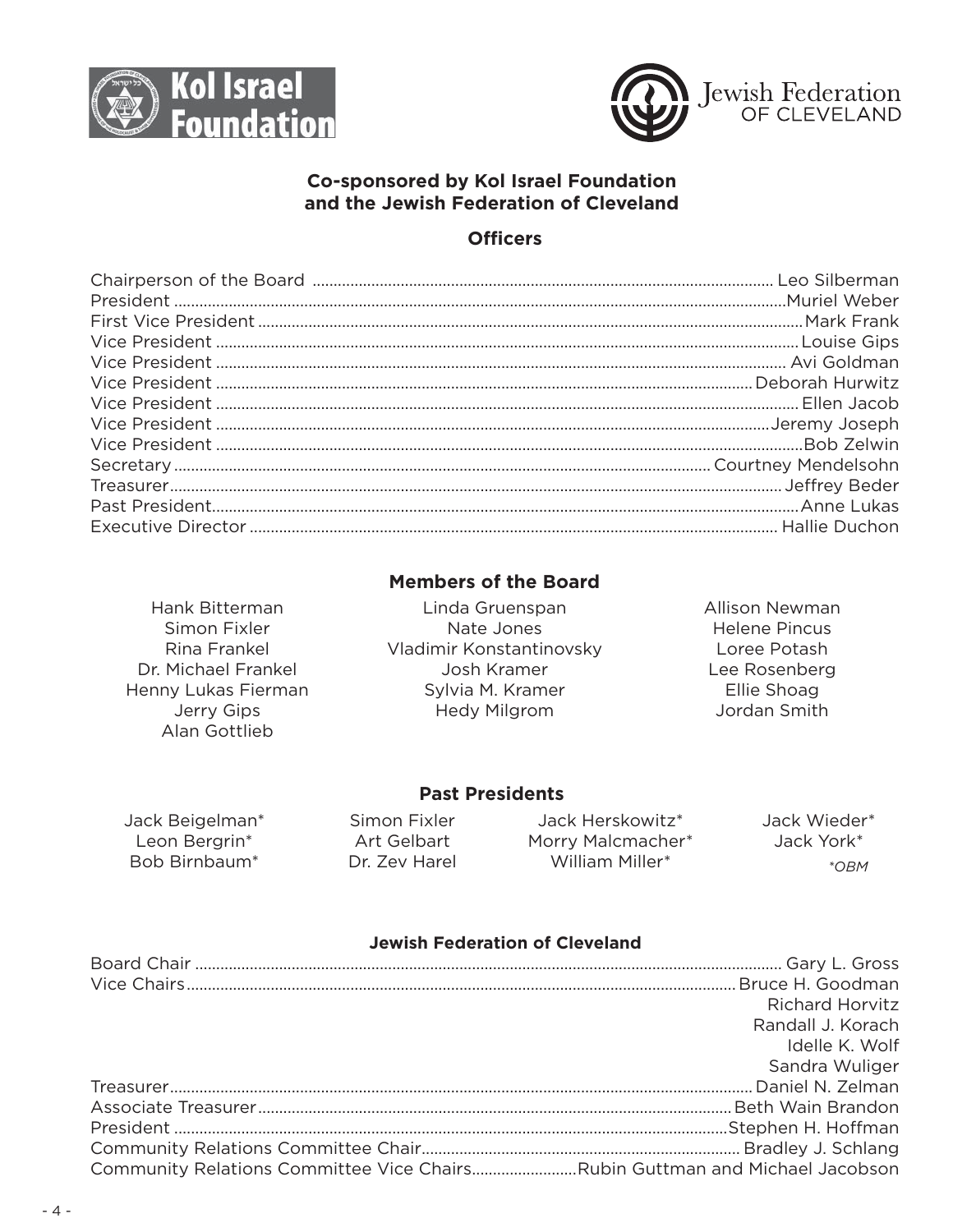## **TEXT FROM KOL ISRAEL FOUNDATION HISTORICAL MARKER**

On May 28, 1961, the Kol Israel Foundation, a Cleveland organization of Holocaust survivors, dedicated this monument in remembrance of the attempted genocide against the Jewish people by Nazi Germany during World War II. The monument is believed to be one of the first of its kind in the United States. Human remains, ashes and artifacts reclaimed from three concentration camps are buried beneath the monument.

On surrounding walls, one can read the names of family members lost in the Holocaust and thereafter who otherwise may not have a fitting grave. Other inscriptions relating to significant historical events also appear. The monument is the site of an annual commemoration ceremony between the Jewish High Holidays of Rosh Hashanah and Yorn Kippur to recall the Holocaust and departed victims. As required by Jewish tradition, graves are to be visited by mourners between the High Holidays to say Kaddish, the prayer for the dead.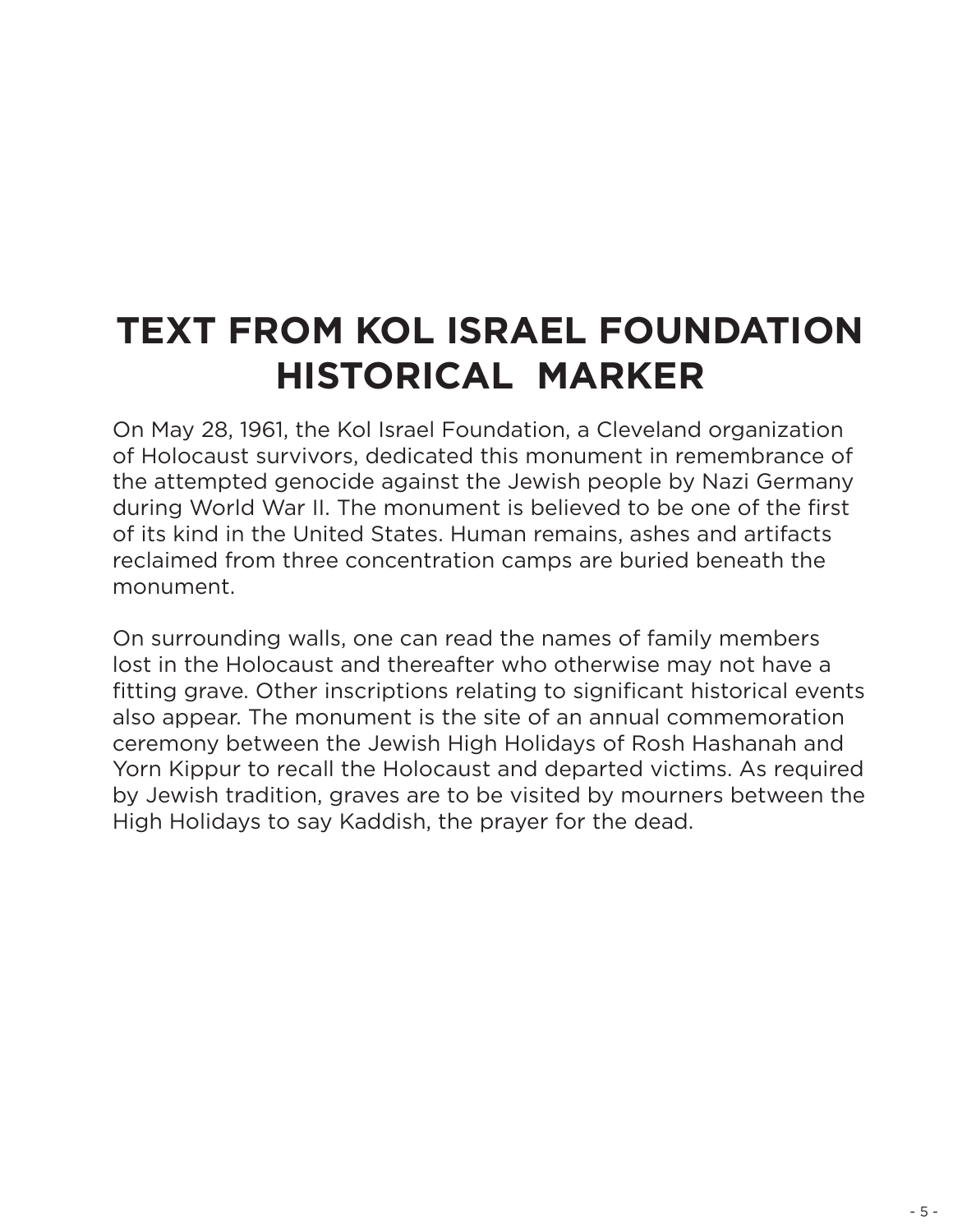## Kol Israel Foundation **Memorial Committee**



The Kol Israel Memorial Committee was established to preserve, protect and enhance the Holocaust Memorial at Zion Cemetery in Bedford Heights, Ohio.

This sacred Monument, erected by our founders in memory of the 6 million who perished in the Holocaust, was dedicated in 1961. Ashes of victims from three concentration camps are buried beneath it. The names of decased family members are engraved on the surrounding wall.

For 56 years this has been the site of our annual Memorial Service, held between Rosh Hashanah and Yom Kippur. We have recently attained recognition by the Ohio Historic Connection in Columbus and are pursuing National Historic Landmark Status for the Monument, which is believed to be the first free standing Holocaust Memorial in the country.

Our Memorial Committee also plays a pivotal role in the annual Yom Hashoah Commemoration. We present a poignant candle lighting ceremony honoring Holocaust survivors, liberators, and the Righteous Among the Nations.

We welcome volunteers to assist our efforts in these community wide events and encourage financial support to maintain the legacy of the historic Monument.

Mark Frank, Avi Goldman and Simon Fixler (Emeritus) Committee Co-Chairs

> This will help you find your family's inscribed names. Slabs 1 through 3 can be found on the right inner wall. Slabs 33 through 64 can be found on the left inner wall. Slabs 65 through 97 can be found on the right outer wall. Slabs 98 through 130 can be found on the left outer wall.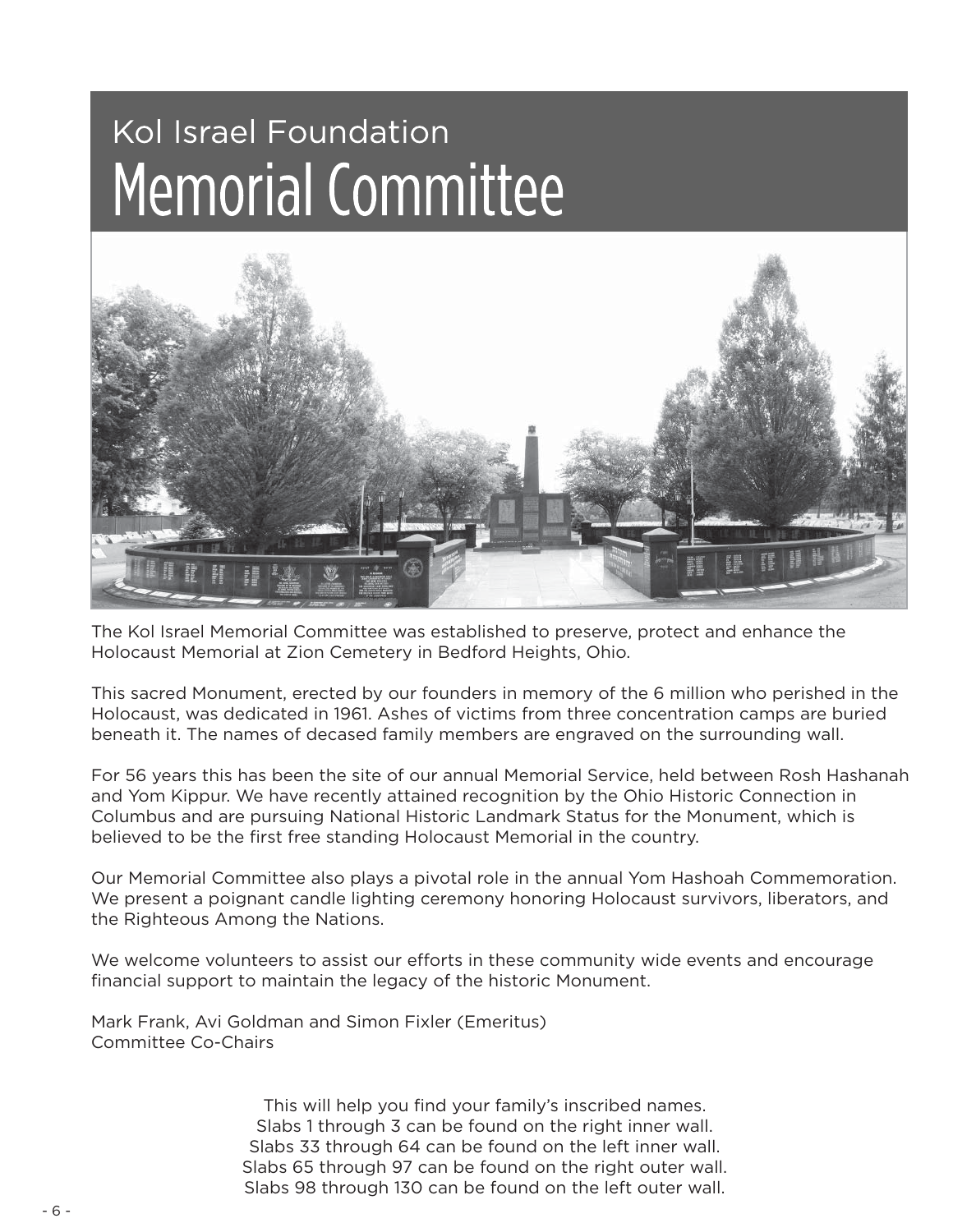#### 1

Shalom Fixler Erszebet Fixler Ira Fixler Leo Fixler David Fogel Hanna Fogel Baruch Fogel Berta Ribar Magda Kormos Alice Fixler Fixler  $\mathfrak{D}$ Family Slomovitz Elie Melech Malka Slomovitz Chaim Leib Lazar Slomovitz Yidel Slomovitz Sam Slomovitz Moytle Herskovitz Sura Liah Steve Slomovitz 3 Froyam Slomovitz Yitzchak Sacks Idel Farkas Miriam Sachs Samuel Slomovicz Shlomo Slomovicz Leah Slomovicz Yankel Wonsover Chana Wonsover 4 Mojshe Radzeli Jta Radzeli Henie Radzeli Paya Radzeli Benzion Zaltman Sara Zaltman Chaya Zaltman Jankele Zaltman Ruchel Froimovitz 5 Family Schneider Layzer Schneider Chaya Schneider David Layb Sobel Schneider Bezalel Benami

Michael Benami Basia Frojmovitz Yenta Frojmovitz 6 Family Herskovitz Avraham Herskovitz Sara Herskovitz Volvi Herskovitz Kalman Herskovitz Hershy Herskovitz Rizell Herskovitz Family Hoffman Rifka Hoffman 7

Family Davidovich Dudie Davidovich Frida Davidovich Family Izakowitz Shlomo Izakowitz Sara Izakowitz Rachell Izakowitz Volvi Izakowitz Issac Izakowitz

Aladar Hercz Etel Hercz Gary Hamos Bella Fettman Adolph Fettman Bela Fettman Ferenc Fettman Sandor Fettman Erno Fettman

8

9 Yidle Cyncynatus Mirle Cyncynatus Aaron Sperling Surah Sperling Frances Sperling Pesa Sperling Pearl Makowski Yehoshuah Cyncynatus Feigel Rajndorf  $1<sub>O</sub>$ Chaim Frank Frymet Frank David Kurtz Machla Kurtz Wolf Gelbart Ruchel Gelbart Yekel Gelbart Wolf Berkowitz Ratso Berkowitz

11

Josef Grosman Abram Grosman Reizlia Grosman Sura Grosman Henoch Langner Ziesel Langner Reizlia Belusia Balbina Langner Josef Gerszanowicz 12 Leon Firstenfeld Chava Firstenfeld Jaqves Simon Temer Firstenfeld Pinchas Firstenfeld Genia Lefkowicz Harschel Wolkowicz Surel Wolkowicz Haluschka Wolkowicz 13 Family Firstenfeld Moische Aron Chaya Firstenfeld Bernard Firstenfeld Rosel Firstenfeld Viera Firstenfeld Schlamke Firstenfe Ziesel Firstenfeld Rifcia Firstenfeld 14 Nusen Wolkowicz Surah Wolkowicz Jedes Wolkowicz Rachel Wolkowicz Mendel Wolkowicz Tovia Rosenbaum Hana Baila Efraim Adlerfligel Lotte Adlerfligel 15 Schaya Frum Reisel Frum Zalmen Harsch Ruchel Laya Hinda Frum Estusia Frum Avrum Moische Esther Frum Hinda Frum

Nute Michalec Dobr Michalec Tzalel Michalec Jukel Michalec Scheindel Michalec Rifke Mindel Harschel Mirel Frum Avrum Frum David Engel Helen Czortkower Josef Engel Aron Engel Josef Frankel Jehuda Frankel Frida Frankel Abram Czortkower Zalman Erlich Family Bochner Family Hennenberg Solomon Hennenberg Sabina Chana Ita Karola Chava Moskowitz Mechel Moskowitz Walter Spitz Livia Spitz Mina Gross Mayer Gross Helena Markus Solomon Markus Etla Gross Lila Hirschhorn Mordechai Markus Judytha Markus Yael Markus Shimon Wexberg Julia Wexberg Bertha Grubner

16

17

18

19

20

Nachman Grubner

Ita Wexberg Leah Wexberg Family Zarnowiecki Family Naiger Family Weiss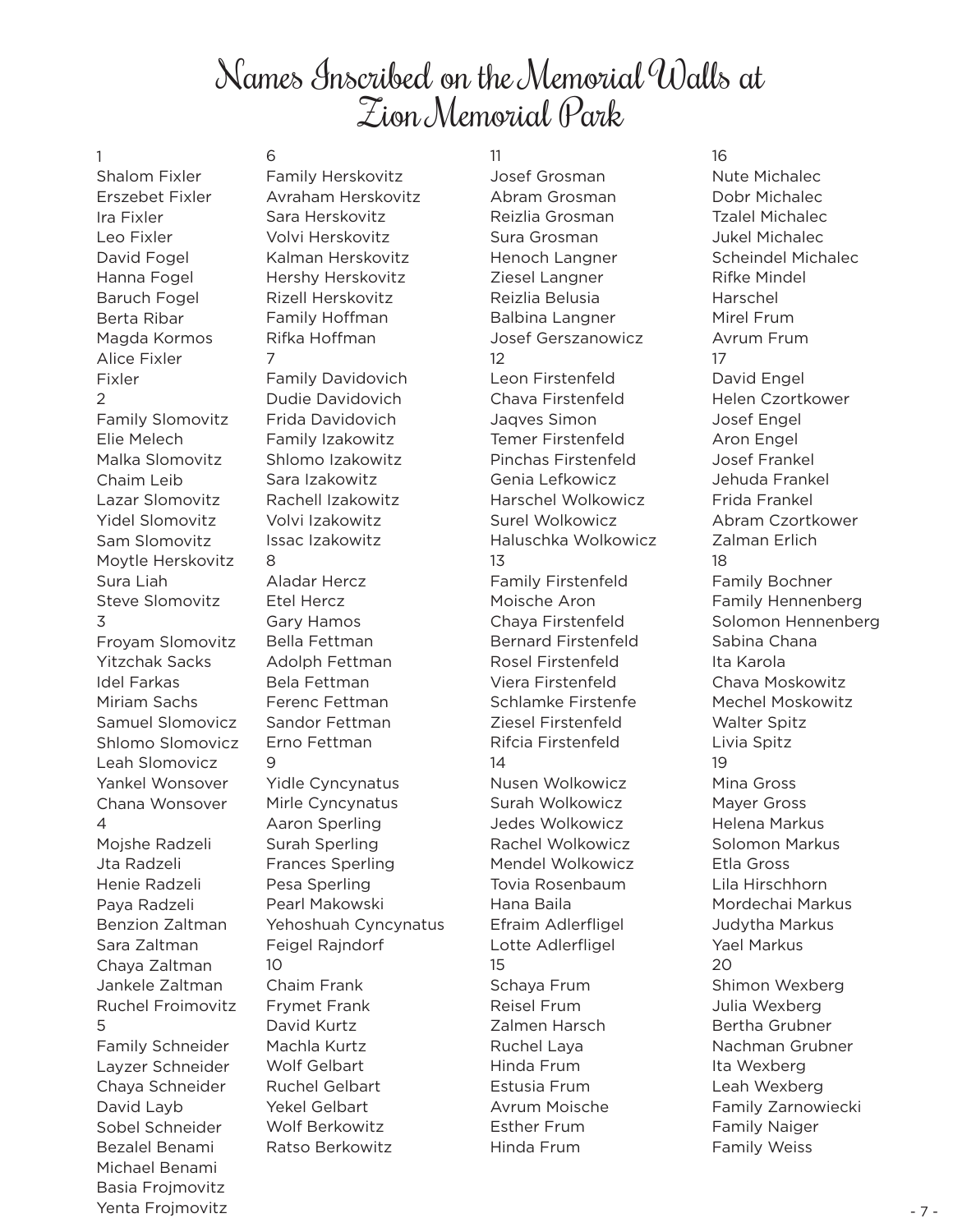## For the dead and the living  $-$  we must bear witness

21 Eliezer Gurfein Chana Gurfein Civia Gurfein Sara Chaya Samuel Leib Ita Ruchel Chaim Jankel Israel Gersten Sara Gersten 22 Jechiel Berliner Sara Rosa Abraham Moshe Icchak Bear Malka Lea Eliezer Chaim Saul Jehoshuah Borowski Afraim Wolywovitz Faiga Borowski 23 Family Kalski Szymon Kalski Ruchel Kalski Sura Kalski Szmil Kalski Family Amster Paisach Amster Manasze Amster Tylla Amster 24 Shmuel Bialo Civya Bialo Miriam Bialo Shlaime Bialo Family Snarsky Family Burde Family Tarlowski Family Woronowski Genja Tarlowski 25 Mayer Szmuel Wolf Lipszyc Ajdla Lipszyc Hinda Lipszyc Ezra Krzepicki Fradl Krzepicki Moishe Rozenblum Marsha Rozenblum Esther Rozenblum

26 Pinchas Steinfeld Laja Mindel Family Kleiner Rachela Erlich Wolf Erlich Schmul Berlinski Armin Blau Alice Blau Esther Schneider 27 Meyer Schuster Chaja Schuster Baruch Schuster Mordechai Schuster Shmuel Schuster Hersh Wolywovitz Brajna Wolywovitz Dwora Wolywovitz 28 Pinchas Faigenbam Chana Faigenbam Leon Faigenbam Yakov Faigenbam Berl Faigenbam Avrohom Faigenbam Yichezkel Faigenbam Sara Faigenbam Chaja Faigenbam 29 Nachum Julewicz Golda Julewicz Masha Julewicz Zelda Julewicz Minia Julewicz Smuel Julewicz David Julewicz Jakob Julewicz Dwora Julewicz 30 Shloma Wolywovitz Frieda Wolywovitz Chaja Wolywovitz Family Bobrow Family Sokol Nesya Shpaner Suchar Shpaner Albert Lang Family Gottesman

31 Joseph Cala Miriam Cala Ita Cala Shaul Cala Shlomo Cala Avigdor Cala Miriam Cala Chaya Cala Rachel Shtolcman 32 Shlomo Lieberman Devorah Lieberman Leah Lieberman Mindya Lieberman Family Herszkowicz Family Reis Family Alperowicz Family Gurwicz Family Kovacs 33 Family Akst Abraham Akst Sara Akst Families Zemel Schmul Abba Feige Bayla Haycia Zemel Yehoshua Zemel Abraham Zemel 34 Rifka Gips Leah Gips Chaya Gips Teddy Gips Sara Gips Gita Goldberg Jetta Goldberg Israel Pechenick Riva Webber 35 Family Wieder Leiser Mordchai Lea Wieder Ester Wieder Feiga Wieder Avraham Mendel Meyer Wieder Chaja Sura Chinka Wieder

36 Josel Wieder Nachman Garncarski Chaja Garncarski Family Garncarski Wolf Londner Cheivet Londner Genia Lichtenstein Gucia Glidman Rivka Londner 37 Simcha Frankel Chana Frankel Sara Frankel Malka Frankel Chava Frankel Yehuda Frankel David Eilenberg Feiga Eilenberg Sara Eilenberg 38 Yakov Eilenberg Meier Herskovits Josef Herskovitz Berta Herskovitz Morris Herskovitz Rivka Horn Mendel Horn Frimit Horn Abram Feldman 39 William Burstyn Israel Bloch Shmuel Mandelbaum Family Nusen Nusen Henia Rivka Beril Refuel Anshel Family Borowski 40 Family Konstantinovsky Family Feldman Family Hazan David Vaysenberg Cary Peters Celia Piotrkowski Wolf Piotrkowski Sara Piotrkowski Family Henshel Pincus Piotrkowski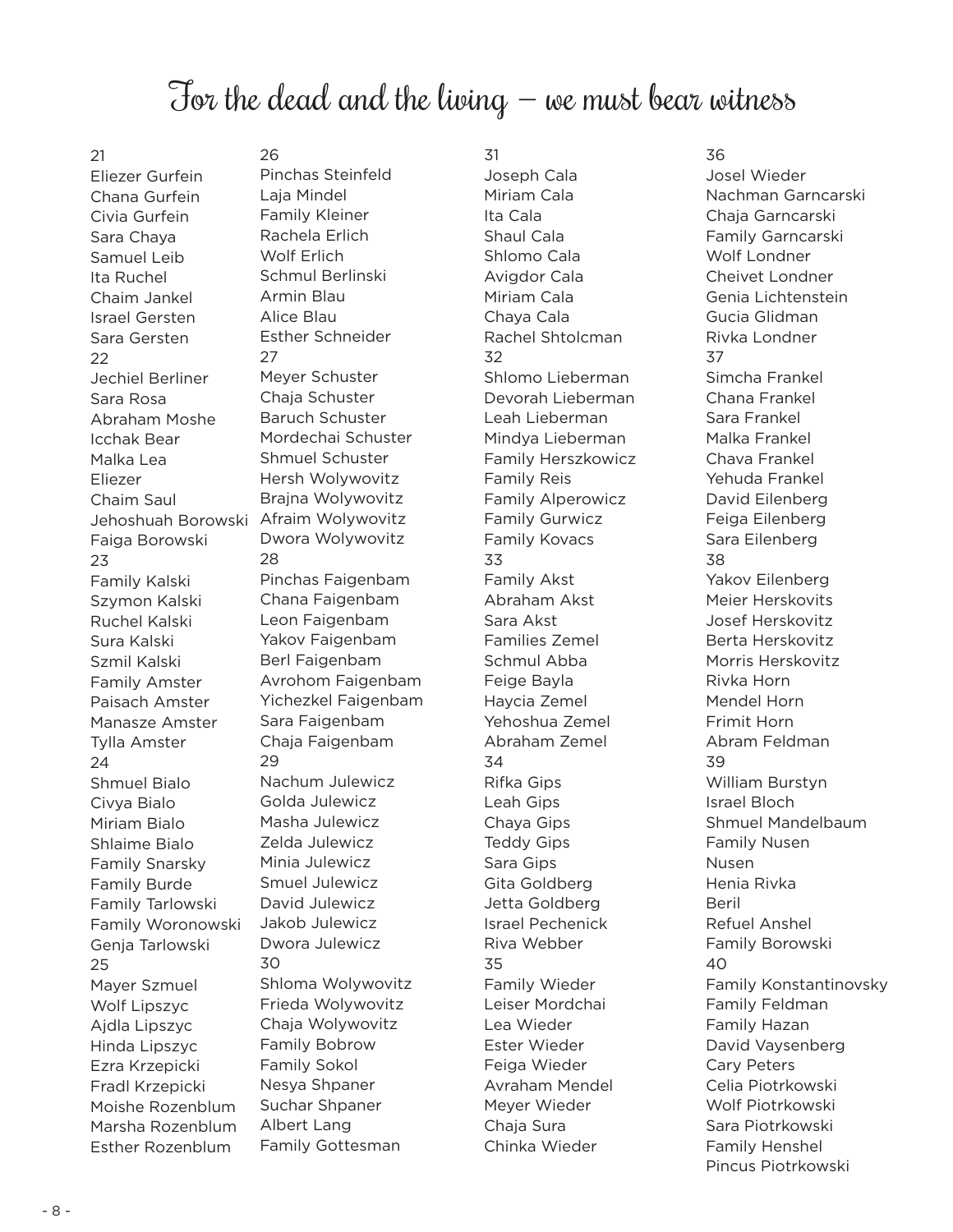41

Aaron Kantziper Cirl Kantziper Harry Hoffman Leah Hoffman Leo Kroot Rae Kroot David Neckarsulmer Gretel Neckarsulmer Luba Joffe Berta Kohn 42 Nisan Fluss Leah Fluss Yitzchak Fluss Frumit Fluss Gitel Wilkenfeld Chaim Meyerowicz Ethel Meyerowicz Hershel Mendel Blima Meyerowicz 43 Mendel Zaks Hinda Zaks Romek Zaks Cyma Zaks Regina Rosenman Lala Rosenman Henry Kaplovitz Bernard Kaiser Harry Ullman 44 Samuel Baigelman Ita Baigelman Abram Baigelman Rita Baigelman Golda Isakowitz Bracha Isakowitz Shlomo Isakowitz Bendet Isakovic Sara Isakovic 45 From Vilna Izrael Nemzer Mania Nemzer Max Lebenvohl Sofia Solonitz Jacob Solonitz Boris Solonitz Moshe Solonitz Rebecca Solonitz

46

From Vilna Michael Milchiker Sonia Milchiker Frumel Milchiker Benjamin Chajet Reiza Chajet Mayer Chajet Sara Shapiro 47 Family Hershkovitz Jankiel Hershkovitz Lea Herschkovitz Faige Herschkovitz Suri Herschkovitz Chajah Herschkovitz Moishe Mandel Mindel Mandel Esther Yanovitz 48 Chaim Rotter Malka Rotter Nerscnel Rotter Rivka Rotter Mieter Rotter Label Rotter Mendel Rotter Pinkus Wdovinski Fayge Wdovinski 49 Family Grosman Zeilig Grosman Sara Grosman Baila Slomovitz Raisa Sandrovik Etiya Grosman Civiya Grosman Hersh Grosman Pepe Grosman 50 Blanko Grosman Rachel Grosman Family Dub Chaim Leib Mother Resel Son Josef Herman Davidovitz Goldie Berkey Manny Berkey

51 Avruhom Weisz Henya Ruchel Laib Mermelstein Baila Mermelstein Israel Mermelstein Chana Mermelstein Faige Mermelstein Zeilig Mermelstein Raizel Berger 52 Sol Lukas Helen Lukas Ella Lukawiec Rochel Lukawiec Rivka Lachota Moishe Lachota Pola Lukawiec Leibke Lukawiec Zeivel Lukawiec 53 Moishe Lukawiec Sheindel Lukawiec Chaim Lukawiec Chana Lukawiec Samuel Goldman Family Rosenfeld Family Wolbromski Malka Spiegel Shaindel Spiegel 54 Hersh Friedman Chaja Friedman Rivka Friedman Dvora Friedman Surah Friedman Josef Honig Jenta Honig Leibish Honig Vigdor Honig 55 Jankel Honig Benedith Honig Jeremiah Koen Soltana Koen Lili Koen Alberta Koen Pepo Koen Louci Koen Matilda Koen Lee Koen

56 Josef Dicker Laeh Dicker Mendiz Dicker Rochil Dicker Saindel Dicker Blima Dicker Mojshe Farkas Jides Farkas Hermina Farkas 57 Chaje Farkas Bajle Farkas David Adler Fany Adler Lazer Adler Chaje Adler Rifka Adler Majer Adler Renee Stolkowski 58 Arye Albert Lea Goldfarb Noso Konig Leopold Leizerowicz Adela Leizerowicz Marylka Leizerowicz Halinka Leizerowicz Herman Roth Sara Roth 59 Yitzchok Gruszka Chaya Gruszka Abraham Gruszka Jacob Gruszka Sara Gruszka Rachel Gruszka Family Auerback Family Werdiger Joe Greenspun 60 Hersh Burzynski Ajdla Burzynski Hendle Burzynski Devorah Burzynski Moshe Burzynski Yehuda Burzynski Marvin Newman Moishe Newman George Schoenberg Regina Schoenberg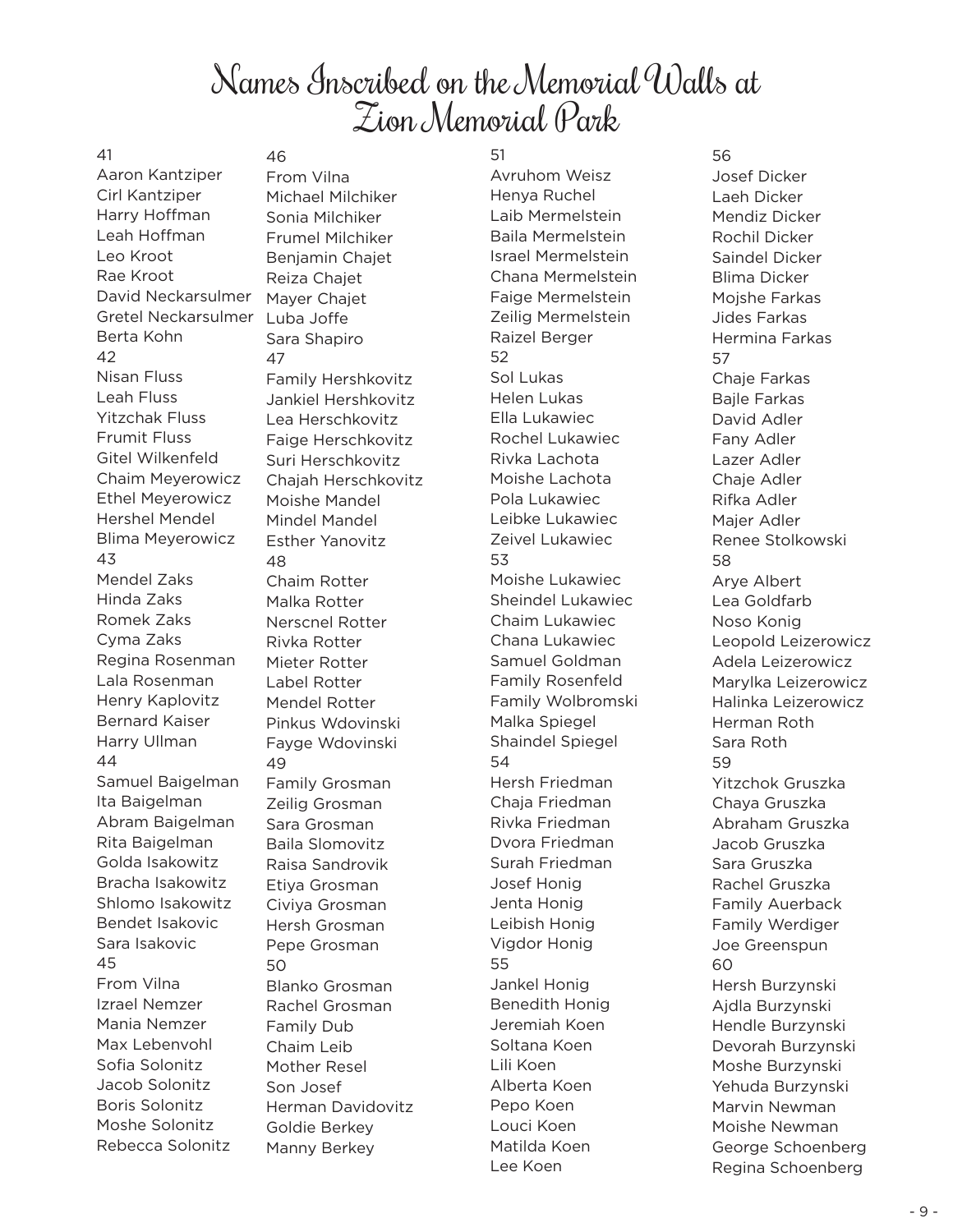## For the dead and the living  $-$  we must bear witness

#### 61

Samuel Siovic Hendel Siovic Nisen Siovic Siku Siovic Idu Siovic Josel Hoffman Family Lasman Family Ginsberg Gabriella Beer 62 Salamon Kirsch Regina Kirsch Zoltan Kirsch Lajos Kirsch Endre Adler Abraham Wynbrand Leon Frankel Natan Zwerdling Anna Zwerdling 63 Eta Kopolovits Paul Kopolovits Andre Parnes Peter Parnes Reizel Wides Mendel Wides Ben Wides Joe Wides Sonia Bubly 64 Hershel Saks Laya Saks Tovie Yaeger Malka Yaeger Hershel Najfach Zelda Najfach Arnold Weiss Ester Weiss Arnold Miller 65 Family Duszkin Family Zelwin Family Grossberg Family Ofman Family Benovitz Benjamin Hersh Sarle Chaim Moshe Bendit

66 Harry Swed Cecil Swed Jack Swed Marga Lauter Herbert Lauter Ruth Goeble Karoly Rehberger Gizella Rehberger Bella Pinkas James Swede Al Stone Helen Stone 67 Hirsh Jachimowicz Leya Jachimowicz Mania Jachimowicz Minia Jachimowicz Frania Jachimowicz Mosze Jachimowicz Imre Platzer Leon Naiman Nathan Goldstein Bela Wolf Blanka Wolf 68 Chaskel Grunspan Lea Grunspan Ida Grunspan Dozia Grunspan Shalom Kupczyk Rachel Kupczyk Genia Koppel Family Pakulski Shimon Potash Jack Rosner Eva Rosner 69 Nochum Blecher Chawa Blecher Henech Blecher Mordechai Blecher Avrum Binstock Faiga Binstock Shimon Konigsberg Gitel Konigsberg Issac Goldstein Rywes Family Klarman Family

70 Rissa Yaeger Wolf Bear Sure Yaeger Ita Reise Dovid Yaeger Miriam Yagour Uri Wieder Chava Wieder David Marmor Berek Rywes Rozia Rywes 71 Michael Majorczyk Chaim Majorczyk Cyrla Wilczyk Mindell Majorczyk Chill Majorczyk Albert Adler Sophie Adler Lilo Blass Maurice Blass Rafael Majorczyk 72 Mendel Weisner Shlomo Fried Rifka Fried Rizel Fried Bendi Fried Gedalia Fried Family Koltonski Family Bergrin Josef Pergericht Joseph Small 73 Minna Rosenthal Family Koslowski Family Gniazdo Shifra Rybak Pinia Rybak Hersch Tabak Esther Tabak Wolf Tabak Frumyt Tabak Margit Stern Herschel Stern

74 Leizer Godinger Leah Godinger Malka Godinger Meyer Godinger Rifka Davidovitch Mariam Davidovitch David Ickowitch Chance Weingarten Sarah Godinger Zali Smulovic Shmuel Smulovic 75 Chana Polster Mechuel Polster Ruchel Polster Pepi Polster Fred Polster David Vapner Lev Tsing Hersh Silberstein Ruchel Silberstein Stern Family Smulovic Family Heini Goda 76 Family Birnbaum Israel Birnbaum Mariem Birnbaum Mortchy Birnbaum Blima Birnbaum Roiza Birnbaum Aron Birnbaum Robert Birnbaum Marisa Birnbaum Henry Birnbaum Michael Tannenbaum Magda Tannenbaum 77 Zelig Kubel Basia Kubel Joseph Kubel Nachman Kubel Kenneth Pitluk Ruvim Etinger Ignatz Srulovic Olga Srulovic Misha Grees

William Goldstein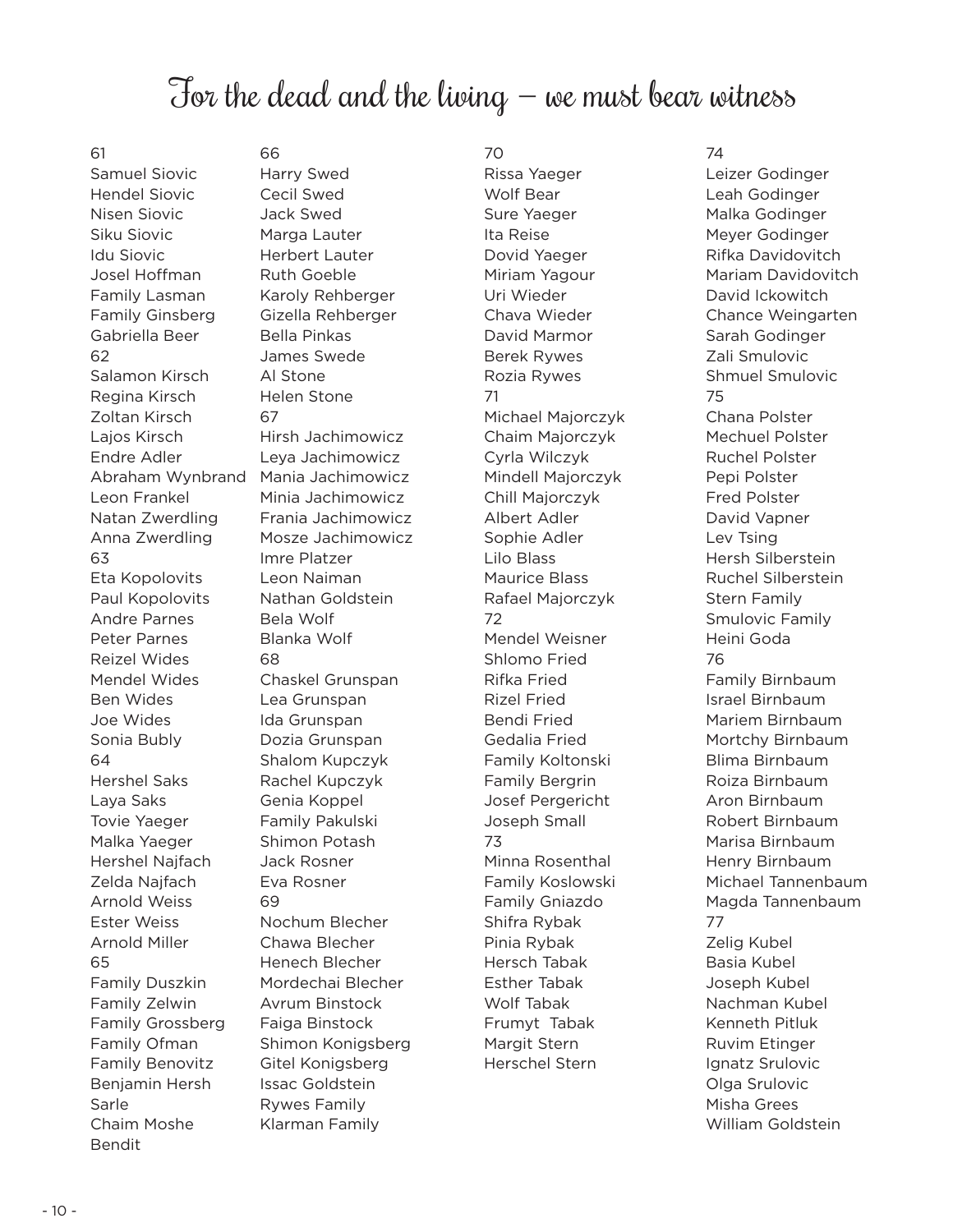78 Boris Orlovsky Ida Orlovsky Moyshe Fridman Bunya Fridman Lazar Kapita Celia Tkach Abram Zaslavsky Bunya Zaslavsky Alexander Zaslavsky 79 Abraham Berenholz Sosia Schneider Psachie Schneider Helena Schneider Aron Schneider Izak Schneider Nickolay Pasynskiy Sophia Pasynskiy Gita Graevskaya Lev Pasynsky 80 Families Pinkus David Steinberg Malka Steinberg Mojshe Pinkasovic Sara Pinkasovic Avruhom Pahmer Beila Pahmer Chajem Mayrovic Chava Mayrovic 81 From Budszenmihaj Ignacz Fogel Julianna Fogel Jeno Fogel Sandor Fogel Katalin Fogel Jozsef Fogel Tibor Fogel Gabriella Fogel 82 Family Kuricki Jerachmil Moshe Golda Kuricki Israel Mailoch Yeshaja Kuricki Rifcia Ruchel Chaim Avrum Joske Jankele Surah Baila

83 From Vienna Salie Schiffnagel Minsk 1942 Adolf Klaper Pauline Klaper Auschwitz 1944 Max Schiffnagel Dora Schiffnagel Warsaw 1942 84 David Barg Yefim Groysman Liza Groysman Milan Spitzer Yaacov Weisberg Ita Weisberg Rachel Weisberg Ahron Weisberg Aba Weisberg 85 Isabella Kvartin Rachil Shvartzman Gregroy Kvecher Alexander Kvecher Jacob Gluckman Liba Gluckman Irit Gluckman Joseph Frankel Gusta Frankel 86 Abraham Simonovics Henia Simonovics Sara Simonovics Baruch Simonovics David Heiman Shloime Friedman Esther Riter Hayku Riter Ethy Riter 87 Hajem Sicherman Molchi Sicherman Shary Sicherman Nathan Nathan Alta Nathan Baril Nathan Anchil Nathan Rose Swier Zelman Shtulberg Tanya Shvets

88 Family Traub George Traub Steffi Traub Shmuel Ginis Zisel Ginis Majer Chajmovich Judith Chajmovich Fishel Chajmovich Mendel Chajmovich 89 Osher Shvartshteyn Sarah Shvartshteyn Hanna Shvartshteyn Leya Shvartsteyn Pesya Shvartshteyn Mindle Shvartshteyn Henah Shvartshteyn Shlayma Borodyansky Manya Borodyansky 90 Josef Kest Chana Kest Kreindel Kest Feigi Kest Etu Kest Blimchu Kest David Kest Frojem Kest Leibish Cikk 91 Mordechai Fuchs Chaja Fuchs Bela Fuchs Feiga Fuchs Rivka Fuchs Eidel Fuchs Freida Fuchs Josef Mayers Family Lax 92 Yakov Slivka Esther Slivka Moishe Slivka Bala Slivka Aba Burgman Feiga Burgman Benjamin Zicherman Family Mejerowicz Family Narkunski Moshe Rosenwein Hinda Rosenwein

Chana Rosenwein

#### 93

Azik Ingber Frida Ingber Usher Ingber Mariem Ingber Faiga Feuerwerger Czalel Feuerwerger Nelly Feuerwerger David Leibowitz Frida Leibowitz  $Q_{\Lambda}$ From Kisvarda Jakob Schwartz Rozsi Schwartz Magda Schwartz Andrew Schwartz Ernie Schwartz Family Genendel Felix Schwed Fred Pepper 95 Abraham Edelman Sarah Edelman Malvin Rosenfeld Paul Neomi Sidi Ildiko Andor Rothman Olga Viktor Zoltan Judit Israel Neuman 96 Jacob Gottlieb Leah Gottlieb Zvi Gottlieb Fanny Eidelman Rosa Lenschitzki Laszlo Hirsch Pal Basch Jonhanna Basch Miki Kieselstein 97 Frieda Eisenstadt Charles Ratner Harry Ratner Joseph Ratner Leonard Ratner Max Ratner Fannye Shafran Dora Sukenik Irene Zehman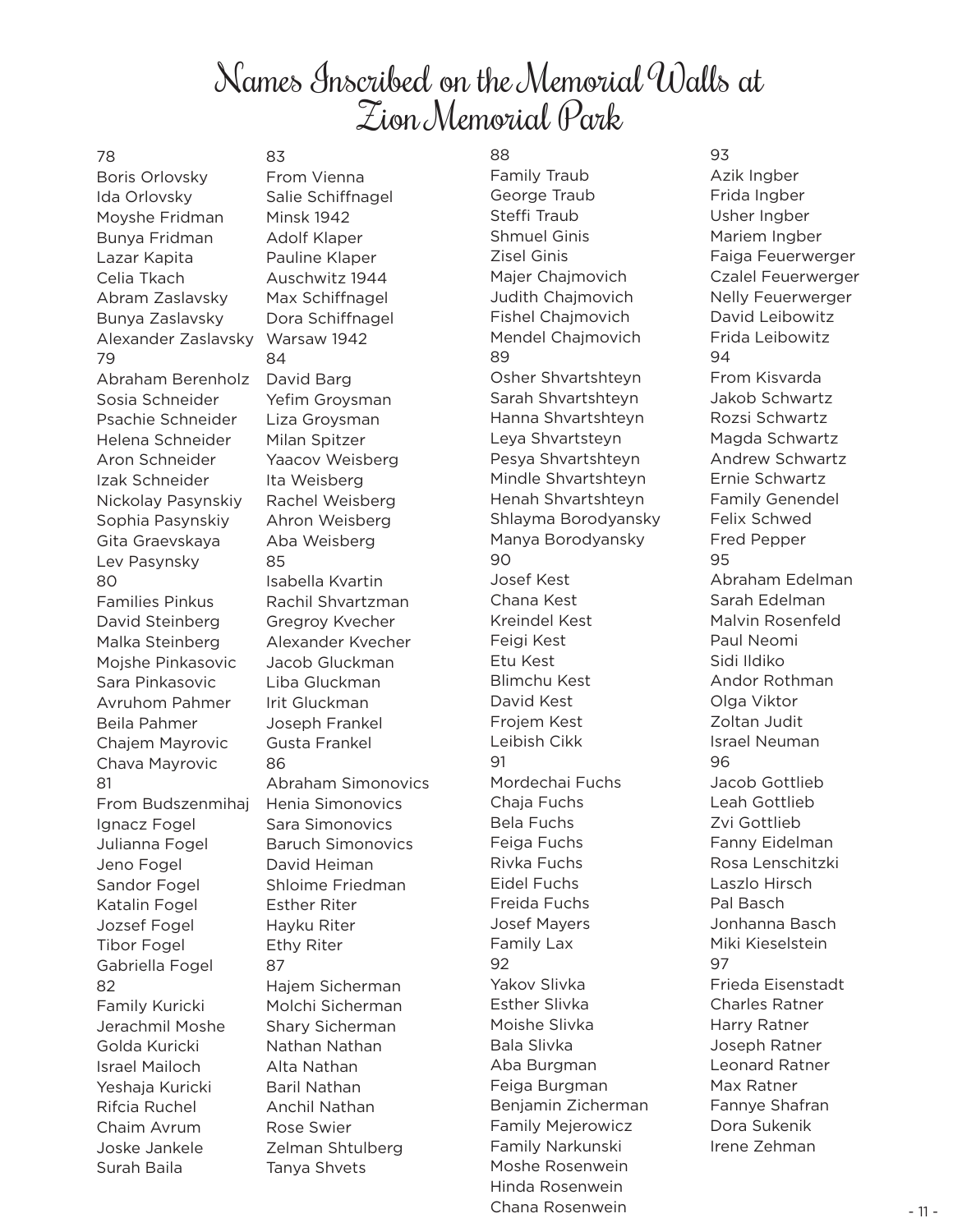## For the dead and the living  $-$  we must bear witness

98 From Bialystok Chaim Pitluk Chinka Pitluk Shulem Pitluk Fivel Pitluk Rishka Pitluk Malka Pitluk Chaja Pitluk Dvojra Pitluk 99 Abram Kilimakher Rachel Kilimmakher Lena Kilimakher Esther Kilimakher Issak Kilimakher Abram Tomashin Clara Gelman Family Milsteen 100 Rivka Binstock Chaya Binstock Bayla Binstock Surah Binstock Stanley Muszynski Ida Muszynski Willy Sheinman Benscion Bendersky Moysey Bendersky 101 Lipa Rosner Leah Rosner Family Rosner Mendel Schwartz Surreh Schwartz Family Schwartz Simon Krutowsky Anna Krutowsky Stella Eisinger 102 Family Silberman Jaacov Esther Leah Hancha Josef Jizhak Family Kagan Jaakov Reuven Jizak Nachman Leah Cila Avraham Baruch

103 Family Feuerwerker Hersh Laizer Chaya Rifka Moishe Fraida Cipra Pinchus Markowitz Chuva Markowitz Ella Leibowitz Ignatz Maier Karoline Maier 104 Azik Erbs Tsivia Erbs Motya Erbs Koppel Erbs Shlomo Erbs Rochel Hans Cima Luger Mordechai Feuerwerker Azik Perl 105 Solotvina Itzak Nachman Chaya Isakovits Kalman Izakovits Alter Kaufman Gittle Kaufman Ritzze Kaufman Moishe Kaufman Leibe Kaufman 106 Cilia Simonovits Elia Simonovits Joseph Simonovits Leah Simonovits Chaim Simonovits Golda Simonovits Brana Simonovits Moses Holzheker Regina Holzheker 107 Moshe Greenstein Miriam Greenstein Esther Greenstein Benjamin Lipszyc Rajzl Lipszyc Frieda Heinemann Sofie Bauman Miriam Hoffman And Children

Max Hoffman

108 Family Singer Moishe Kliger Goldy Kliger Sura Kliger Itzik Kliger Yankel Kliger Hershel Adler Sarah Adler Raya Babushkina 109 Sonya Baraz Yakov Baraz Yeva Shterengold Rita Rachiner Nataliya Rottenberg Mera Rosenberg Eugene Rosenberg Lubov Moshkovich Surka Gershkovich 110 Gregory Blyumin Shefra Blyumin Maiya Blyumin Abraham Eydelcop Eva Eydelcop Marjyn Raizel Chana Rojza Avrum Lewin Elias Hartbrodt 111 Lax Benedek Moshe Chaim Mariam Rochel Chaim Suryyitl Kaufman Shloimel Louis Frimet Jean Reizel Flora Gitl Bobby 112 Family Rajzner Family Slodownik Chana Sloan Sol Sloan Alkhonon Zarkh Esther Zarkh Geeta Zarkh Laya Zarkh Nokhum Berman

113 From Chust Moshe Berkovits Pearl Berkovits Lili Berkovits Chaim Fried Bailu Fried Nachman Fried Ruchel Fried Shmuel Berke 114 Chanarojza Lewin Marjyn Lewin Rafeal Zryl Susia Zryl Esther Zryl Rifka Zryl Family Schtivelman Family Pergament Gilda Sheiman 115 Avrum Perl Cilke Perl Avrum Schneider Freide Schneider Duvid Perl Israel Perl Ruchl Perl Chaya Perl Chaim Schneider 116 Josel Schneider Paul Solomon Helen Solomon Family Shlomovic Simone Slyomovic Borech Kuricki Anna Koyfman Joseph Mahler Marie Mahler 117 Sara Rosenfeld Aba Rosenfeld Abraham Szabo Family Ganz Family Rutko Family Muencz Albert Steiberg Mendel Steiberg Seindel Steinberg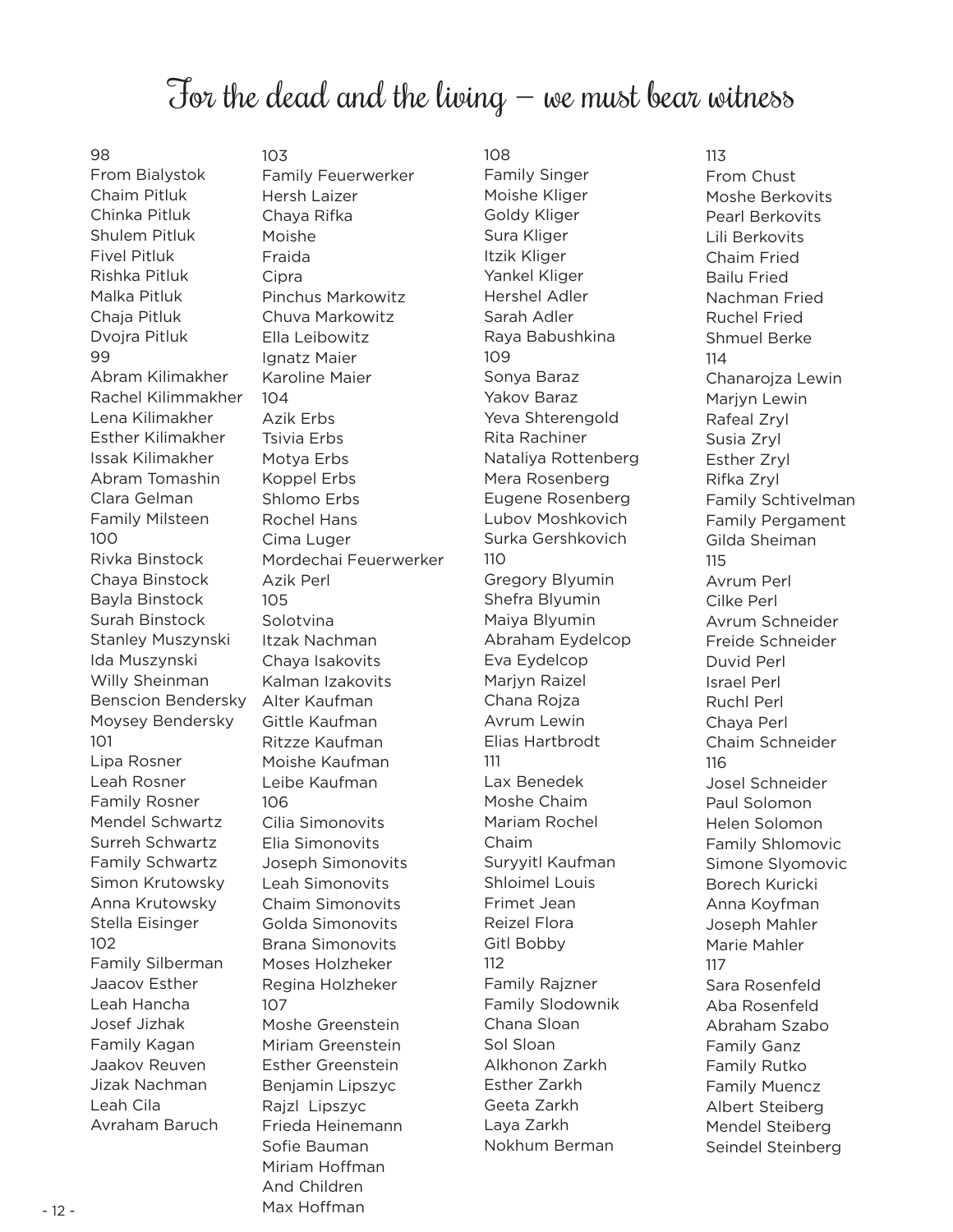118

Tetiever Pogrom March 24 1920 Meyer Groisman Golda Groisman Bluma Yalovitsky Leib Yalovitsky Moishe Spektor Ita Spektor Sorah Spektor 119 Shlema Spektor Perel Spektor Berel Spektor Yekil Spektor Nazi Invasion June 1941 Odessa Russia Kalman Friedman Fate Unknown 120 Chaim Weiszner Helen Weiszner Toivi Weiszner Volvi Weiszner Esther Goldstein Yehuda Goldstein Sam Friedman Solomon Belleli Pinchas Belleli 121 Yoina Shteynik Hersh Pinus Sahna Tamarov Fanya Bederman Yakov Bederman Lev Bederman Abram Lerer Anna Lerer Sophia Zhabotinskiy 122 Abraham Geluda Rachel Geluda Raize Geluda Joseph Geluda Hershel Geluda Bela Geluda Haya Geluda Nehamka Geluda Liby Geluda

123

Yankel Lyubovskiy Basya Lyubovskaya Brana Lyubovskaya David Zuckerman Pola Goldman Family Rozenshtraukh From Warsaw Yakov Shermantyuk Chaim Hecht 124 Sholomon Markovitz Helen Markovitz Martin Markovitz Izidor Markovitz Moshe Markovitz Libe Markovitz Philip Markovitz Yizchok Warm Roza Warm 125 Farkas Family Josef Slomovics Ruchel Slomovics Beril Farkas Sura Faiga Mirjam Henya Jenta Malka Alter Wolf Laizer Mordechai 126 Chaim Gurwicz Sara Gurwicz Moishe Berg Faige Berg Mortche Hecht Brana Stein Reise Hecht Chai Sura Gitel Hecht 127 Joseph Dorfsman Eva Dorfsman Fruma Dorfsman Moyshe Dorfsman Feige Flielman Izak Fligelman Sloime Berman Malka Berman Sure Berman

A 65 Jacob Icrok Leja Mincberg And Family

A 66 Charles Gora Czerwono Gora And Family

A 67 Nathan Vogel Deborah Vogel Anna Vogel

A 68 Hanna Hartbrodt Vera Zydel Klara Romanovskaya

A 69 Abram Tsuprik Chava Tsuprik Simcha Mikhelson

A 70 Family Shklyarman Chaim Shklyarman Family Cheinman

A 71 Pinchas Simonovich Yosef Yager Yaakov Markovich

A 72 Malka Simonovich Ruchel Yager Freida Markovich

A 73 Sauerhaph Family Cersten Family Alberstein Family

A 74 David Feuerwerker Pearl Feuerwerker Shapsi Feuerwerker A 75 Adolf Grunberger Esther Grunberger Arthur Grunberger

A 76 Beryl Urman Shmeril Funk Yente Funk

A 77 Rachel Galperin Aaron Galperin Soma Galperin

A 78 Yakov Galperin Genye Galperin Manya Galperin

A 79 David Feuerwerker Pearl Feuerwerker Shapsi Feuerwerker

A 80 Reisel Feuerwerker Slojmi Feuerwerker Menashi Feuerwerker

A 81 Ari Feuerwerker Blimcu Feuerwerker Tillie Feuerwerker

A 82 Mendu Feuerwerker Lili Feuer Feuer

A 83 Jakob Kuperman Jacob Littman Littman

A 84 Leo Rzepka Bella Rzepka Jacob Rzepka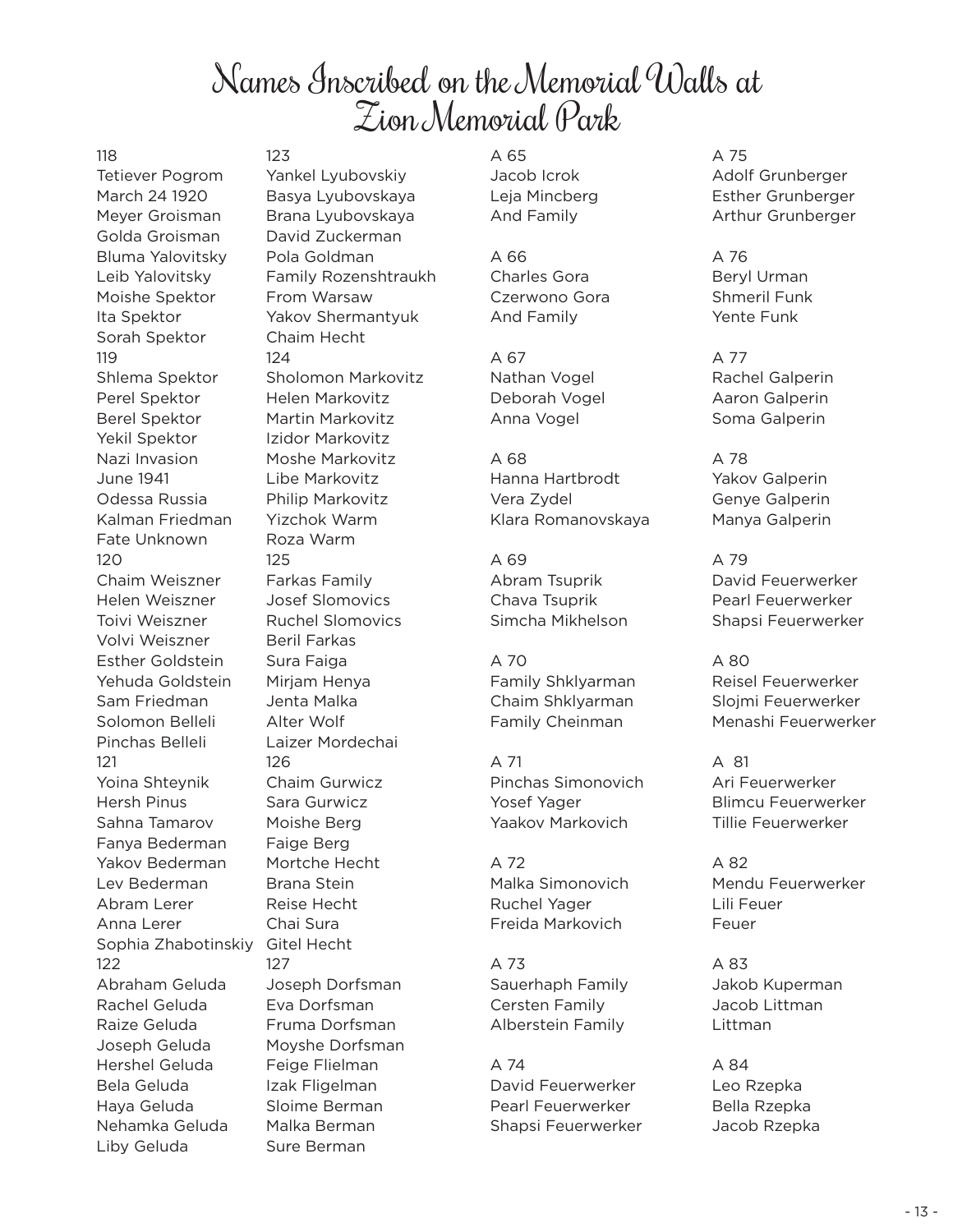## For the dead and the living  $-$  we must bear witness

A 85 Challia Rzepka Shaichen Rzepka Zalmen Rzepka

A 86 Rivka Rzepka Hannah Rzepka Sarah Rzepka

A 87 Zwach Rzepka Peter Shvets Vizel Hanna

A 88 Chaim Roth Chana Schweid Shea Schweid

A 89 Sigmund Kinstlinger Clara Kinstlinger Felix Kinstlinger

A 90 Celina Lippman Henry Lippman Leo Lippman

A 91 David Schneider Elimelech Goldberg Benzion Bochner

A 92 Chaim Roth Chana Schweid Shea Schweid

A 93 Isaac Greenwald Regina Greenwald Mordechai Baldinger Moshe Epstein

A 94 Richard Hahn Olga Hahn Morris Horn

A 95 Matthew Smilovits Family Smilovits Family Schulz

A 96 Yaacov Gottlieb Lea Gottlieb Zvi Gottlieb

A 97 Hillel Rzepka Nathan Rzepka Esther Rzepka

B 98 Simcha Sachs Reuven Sachs Machla Sachs

B 99 Rivka Sachs Eta Rubin Alter

B 100 Malya Sachs Avraham Sachs Bela Perl

B 111- Stone102 Sigmund Edelman Jack Edelman Max Edelman

B 112- Stone 109 Isaak Rotenberg Isaak Rachiner Abram Rozenberg

B 113- Stone 101 Phillip Epstein Shaindel Epstein

B 114 -Stone 116 Shmuel Metz Aharon Metz Benjamin Hack

B 115 - Stone 115 Yitzchok Metz Zvi Metz Moshe Metz

B 116 - Stone 114 Baruch Metz Rose Metz Yaakov Metz

B 117 - Stone 117 Isaak Sandler Tsilya Sandler Family Girzhel

B118 Stone 118 Pearl Kalus Jidel Kalus Mendel Kalus

B119 Stone 119 Morris Klaus Liebe Klaus Goldie Klaus

B 120 Stone 120 Alice Fluss Samuel Kalus Rose Kalus

B 121 Stone 123 Etush Rubin Meshulam Rubin Bela Fogel

B 122 Stone 122 Mordcha Markowitz Sara Markowitz Marc Baron

B 123 Stone 121 Jitzchak Berkovitz Leba Berkovitz Beral Berkovitz

B 124 Stone 124 Aron Frayman Bertha Frayman Chaim Frayman

B 125 Stone 125 Hershleib Szejer Blima Szejer Henna Szejer

B 126 Stone 126 Lajos Friedman Joli Friedman And Family

B127 Stone 127 Abraham Klein Vilma Klein And Family

Mark Fiala

Lillli Fiala

w/Stone 103-no # Family Perschak

w/Stone 103-no # Family Forkosh

w/Stone 103-no # Asher Perel

w/Stone 104-no # William Luksenburg

w/Stone 106-no # Bernard Wolf

w/Stone 106-no # Sidonia Wolf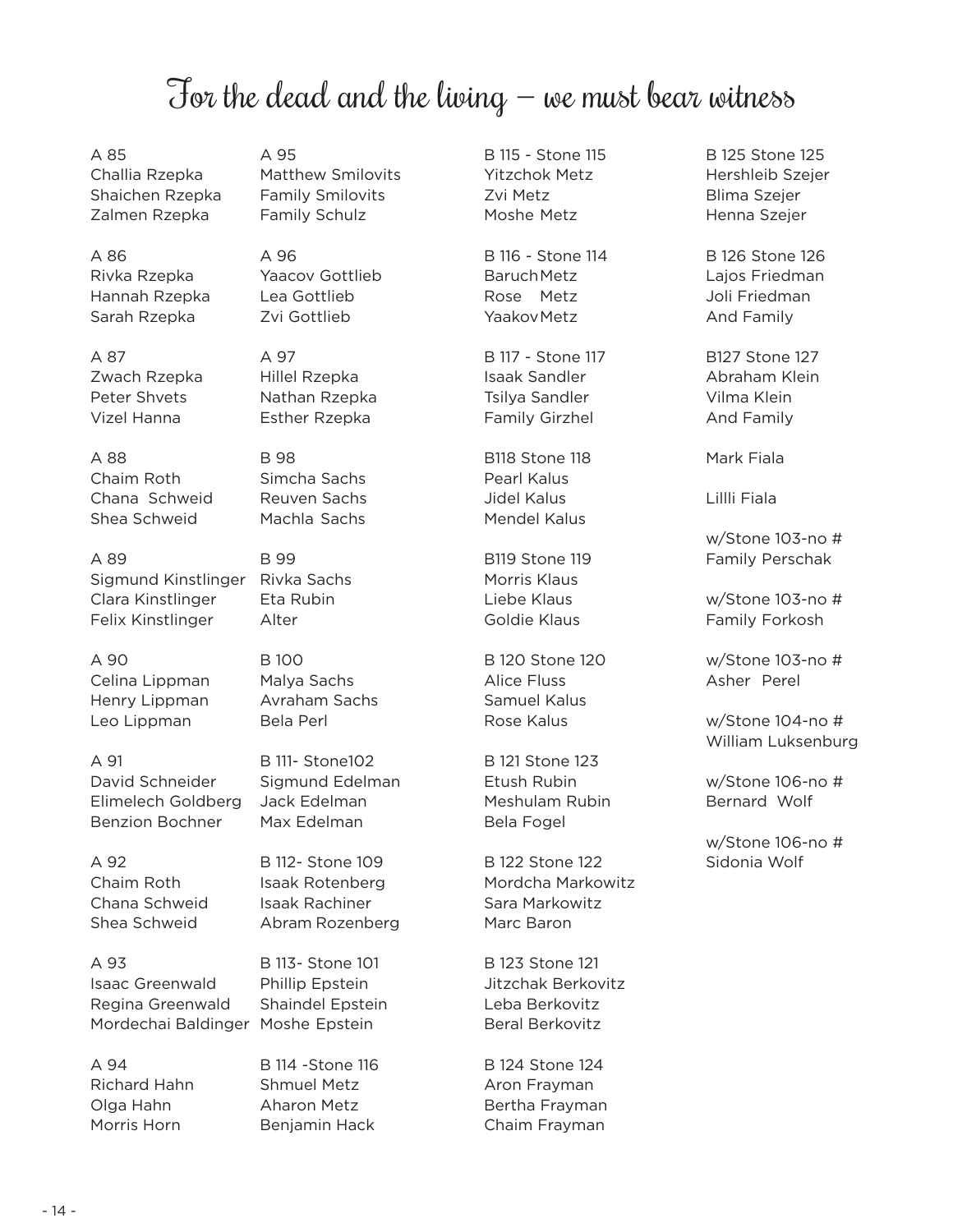Bea Stadtler TO REMEMBER THE MANY MEMBERS OF THE RZEPKA FAMILY WHO WERE VICTIMS OF THE HOLOCAUST ILAN RAMON CHILD OF HOLOCAUST SURVIVORS AND HERO OF ISRAELI DEFENSE FORCES IN MEMORY OF THE ZAK AND KONIGSTEIN FAMILIES

Mardechai Roth Golda Roth Emil Roth Zoltan Roth Esther Roth Moishe Roth Rosa Roth Avraham Roth Jonathan Roth Sharolta Zeigerman

Ike Goldstein Joseph Ickowicz Haim Kuricki Henry Lothenberg William Miller Mark Moss George Schoenberg Alex Vitriol Jack York Jack Wieder Perec Slivka

BOARD MEMBERS Alex Bauer Martha Bauer Leon Bergrin Robert Birnbaum Joe Bittman William Burstyn Herta Curtis Marcel Friedman Mordechai Malcmacher Richard Widman Meyer Blecher Bernard Yaeger Julian Solonitz Hanka Ann Frum Founder Herman Frank Henry Miller Harry Aizin Arnold Friedman Philip Wexberg Steve Slomovitz Allice Fixler Founder Max Curtis Morry Farkas Mike Frum Founder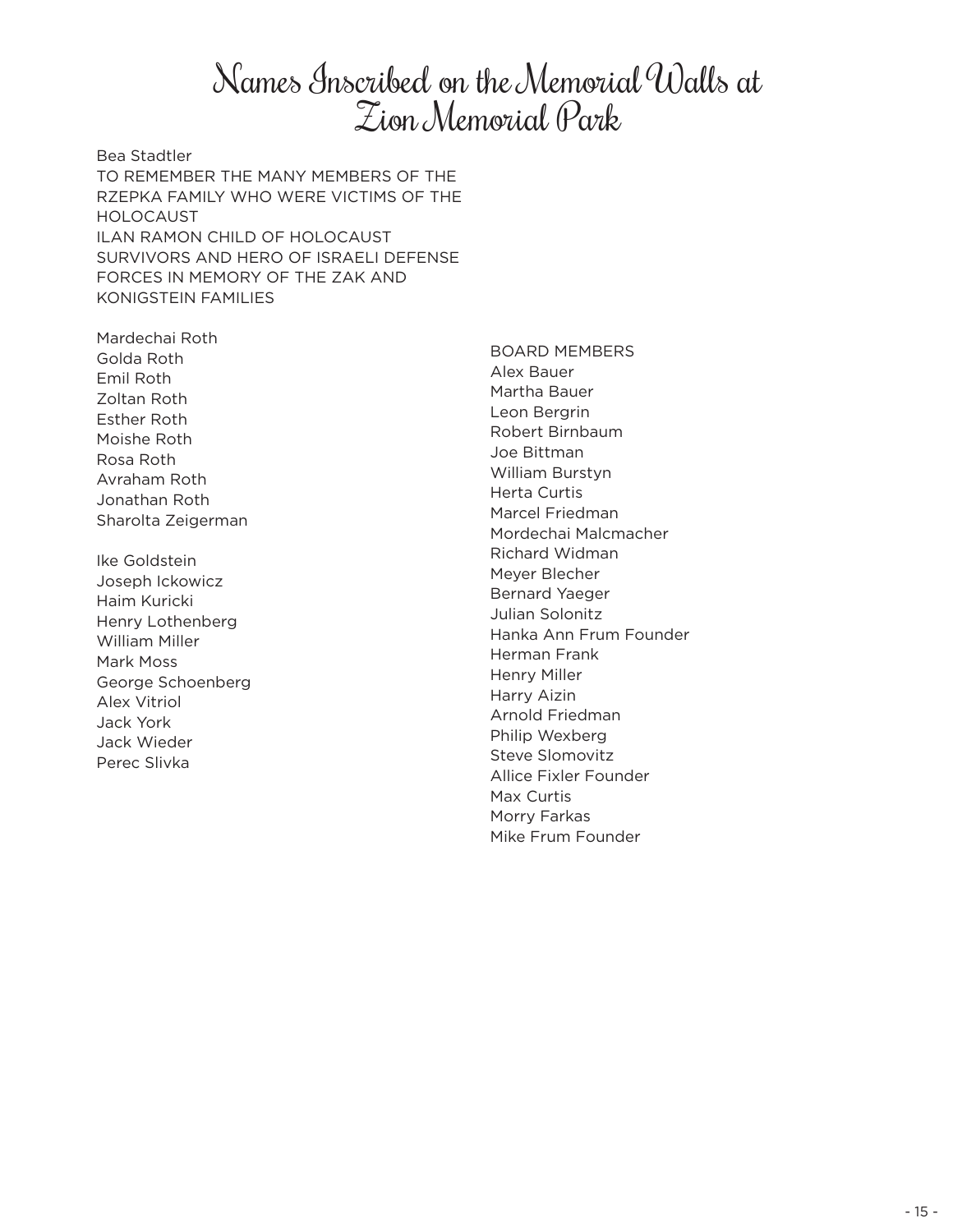## Names on Main Monument

Elhanan Akst Malka Akst Rivka Akst Haja Akst Israel Akst Cejza Bindiger Lenka Bindiger Chaim Bittman Moses Blogier Pearl Blogier Shmuel Distel Rashl Distel Rochl Distel Shifre Distel Antchel Feuerverger Sara Feuerverger Jehuda Fixler Esther Fixler Jiczchok Fixler Jankov Fixler Chaim Fixler Chana Fixler Mordchai Fixler Zelig Fixler Majer Fixler Henia Ruchl Fixler Mindel Surh Frank Itzhok Frank Jehosua Frojmovits Mordka Gelbart

Liba Gelbart Chiam Mosha Gips Brana Gips Moshe Glasman Chitl Glasman Berl Glasman Leizer Glasman Josef Grossman Chaim Zvi Hennenberg Perl Hennenberg Leib Wolf Herbstman Feige Sara Herbstman Henry Herbstman Benno Herbstman Paul Herbstman Frimit Iberklaid Gabor Kelemen Avrum Simcha Klein Pesl Klein Blima Langner Pola Langner Moshe Langner Zalmen Icik Lenczycki Ruda Lenczycka Hela Lenczycka Jacov Lenczycka Avraham Lipszyc Reuven Lipszyc Maier Lothenberg Feitsha Lothenberg Leib Malchmacher

Rudolf Mayer Ester Rachel Michalowicz Blima Michalowicz Mojse Zvi Miller Pesel Miller Antzel Laizer Miller Chaskel Joseph Miller Sima Miller Balcia Najman Lace Najman Shea Neuman Devorah Neuman Gitel Neuman Aron Zvi Neuman Dovid Shloima Neuman Maier Elimelech Neuman Mendel Shulim Neuman Sura Laja Neuman Chana Hentchia Neuman Szlama Lelman Rolnik Chana Rolnik Sara Rolnik Cela Rolnik Mircia Rolnik Benjamin Schreiber Berta Brinbaum Schreiber Haja Alta Shtamfater Chaim Smilovits Chaia Zisel Smilovits Nuchem Hersh Smilovits Chaim Taub

## ״אנו עם אחד, בלב אחד וגורל אחד״

We are one people, with one heart and one destiny.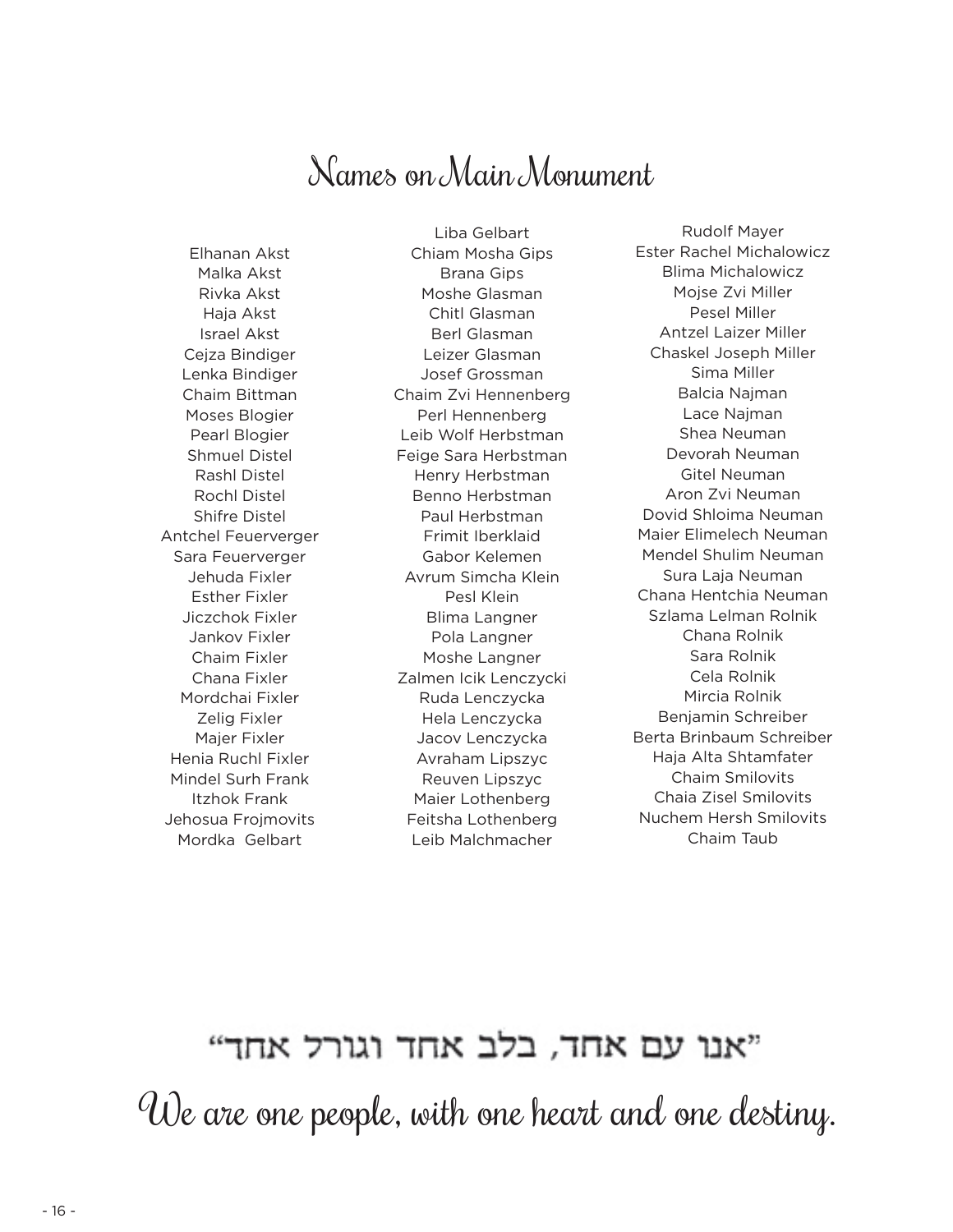

The Ohio History Connection, formerly the Ohio Historical Society, is a statewide history organization with the mission to spark discovery of Ohio's stories. As a  $501(c)(3)$  nonprofit organization chartered in 1885, the Ohio History Connection carries out history services for Ohio and its citizens focused on preserving and sharing the state's history. This includes housing the state historic preservation office, the official state archives, local history office and managing more than 50 sites and museums across Ohio. For more information on programs and events, visit ohiohistory.org.

#### **MISSION**

Spark discovery of Ohio's stories. Embrace the present, share the past and transform the future.

#### *Core Values*

- Relevance- Addressing and communicating the significance of history with Ohio's diverse people
- Authenticity- Valuing artifacts and true stories of history
- Inclusivity- Appealing to all Ohioans, especially underserved audiences
- Stewardship- Protecting the evidence of Ohio history
- Working Together- Pursuing teamwork and sharing authority and responsibility

With over 180 staff members, hundreds of volunteers and thousands of partners in historical societies, local history groups and local and state government, we champion all Ohio history, including the more than 50 historic sites and museums in our network throughout Ohio.

From automobiles to wedding gowns, our collections document both the ordinary and extraordinary stories of Ohioans. We collect, preserve, catalog, manage and make available to the public a vast collection of nearly two million objects in our museums across Ohio, and in our flagship museum in the Ohio History Center. Additionally, serving as the State Archives, we allow people to discover the stories of the Ohioans who built our state's farms, industries, businesses, schools, churches, social organizations, governments and communities.

Connecting people to the stories of Ohio is part of our daily work and it's accomplished in part through educational efforts such as sponsoring Ohio History Day and Ohio As America, an online textbook and curriculum for teaching the history of our state. Overseeing the Historical Markers program and the Local History Office are additional ways we connect people to Ohio history.

We also serve as the State Historic Preservation Office for Ohio. We nominate properties to the National Register of Historic Places, review rehabilitation work to historic buildings for tax credits, review federally assisted projects for effects on historic properties, qualify communities for the Certified Local Government program and provide technical assistance and advice to the public.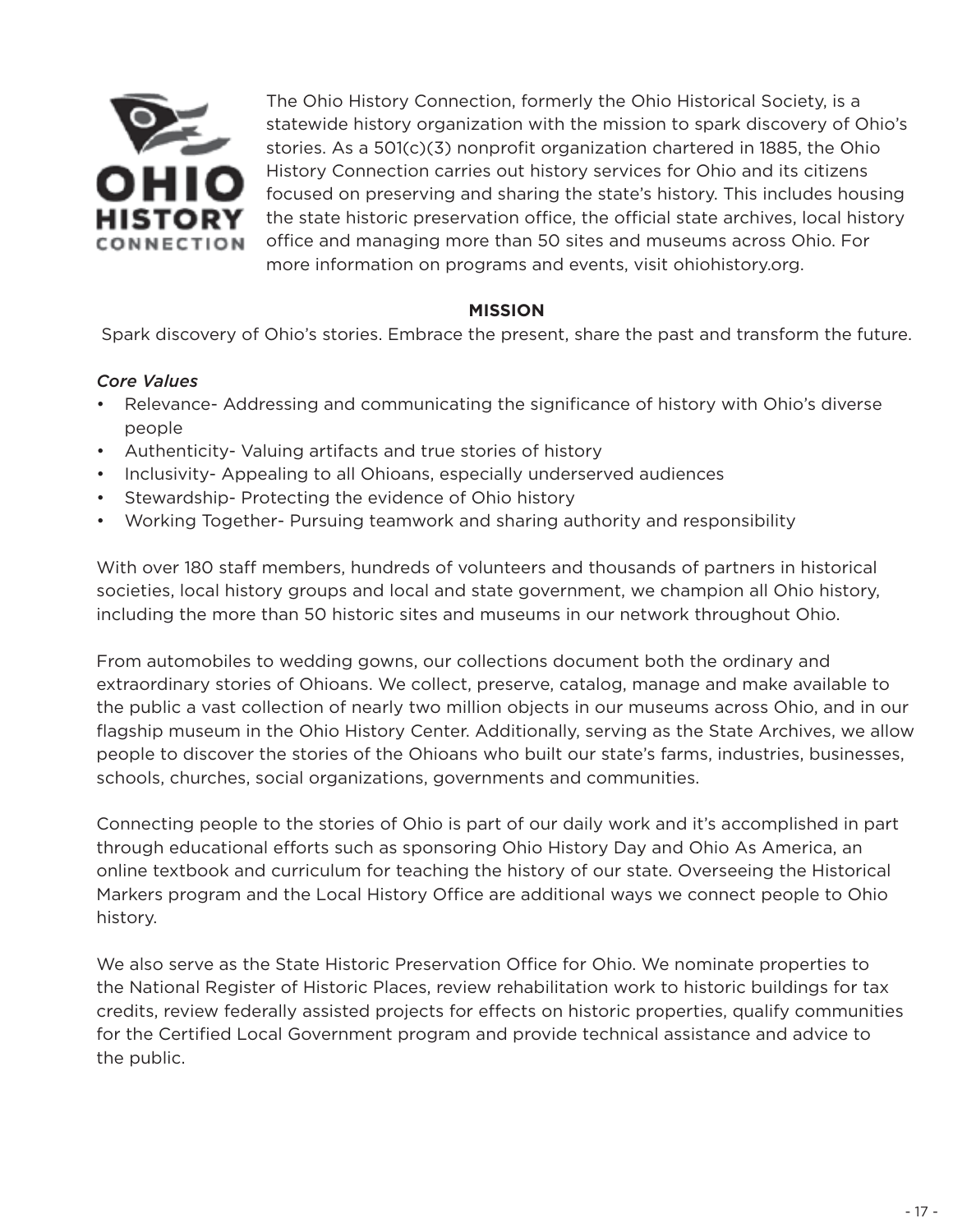## In Memoriam **Departed Survivors of the Holocaust in Northeast Ohio**

Abrams, Jacob Abrams, Lea Adler, Herman Aizen, Harry Akst, Abbie Akst, Molly Albert, Arye Alpert, Chaim Alpert, Florence Alpert, Leon Alpert, Toba Alpert,Isaak Aryev, Boris Aryev, Hilda Auerbach, Sam Auerbach, Sylvia Balsam, Helen Balsam, Mendel Bauer, Alex Bauer, Martha Miller Becker, Betty Becker, Joseph Beder, Estelle Beder, Samuel Beer, Adam Beigelman, Rita Belleli, Solomon Berger, Jack Bergrin, Leon Bergrin, Sally Berk, Rudolf Berkovitz, Rebeca Berkovitz, Walter Berliner, Betty Besser, Irving Besser, Lea Bialo, Greta Biederman, Anne Binstock, Henry Birnbaum, Robert Bitterman, Mayer Bittman, Joe Bittman, Rose Blaustein, Julie Blaustein, Zottan Blecher, Meyer Blimbaum, Ber Bloch, Ann Bloch, Israel Bloch, Israel Blogier, Abe

Blogier, Abe Bobrow, David Borgen, Henry Borgen, Regina Brier, Leon Bronner, Benzion Bronner, Tobias Bronstein, Mrs. Burstyn, Hildegard Burstyn, William Burzinski, Jean Burzynsky, Herschel Cala, Elias Cala, Ethel Caplin, Etea Caplin, Zaller Cemel, Jacob Cemel, Molly Chrabry, Herman Curtis, Herta Curtis, Max Cydulka, Ethel Cydulka, Samuel Cyncynatus, Morris Cyncynatus, Paul Cyncynatus, Rose Cyncynatus, Sam Czortkover, Abram Czortkover, Helen Davis, Martin Dicker, Sam Donner, Abraham Donner, Michael Dorfsman, Eva Dorfsman, Joseph Dovin, Max Dub, Max Dub, Zigmund Duszkin, Jack Edelman, Max Edelstein, Joseph Eisner, Bernard Eisner, Hava Engle, Pearl Fainer, Al Farkas, Jack Farkas, Murray Farkas, Morry Feierman, Hy Feig, Helen Feig, Sam

Feigenbaum, Leo Feiner, Hinda Feiner, Isaak Felson, Eugene Ferber, Mayer Feuer, Arthur Feuer, Joseph Feuer, Lilly Fiala, Lilli Fiala, Mark Fixler, Alice Fixler, Benny Fixler, Helen Fixler, Israel Fixler, Leo Fixler, Rachel Lea Fixler, Rita Fixler, Rose Fixler, Sam Forkosh, Joseph Frank, Esther Frank, Herman Frankel, Isak Frankel, Leon Frankle, Rev. Joseph Frayman, Aron Frayman, Bertha Freidman, Sam Freireich, Zolton Fremont, Asher Friedman, Arnold Friedman, Betty Friedman, Ida Friedman, Jack Friedman, Joseph Friedman, Marcel Friedman, Tery Friedman, Zoltan Frum, Hanka Ann Frum, Mike Ganz, Morris Ganz, Rose Ganz, Sol Garn, Albert Gelb, David Gelb, Ruth Gerszonovicz, Sabina Gildar, Jack Gilkop, Laura Gips, Harry Glazer, Sam

Glicksman, Aaron Goda, Heini Gold, Betty Goldman, Lola Goldman, Mary Goldman, Pola Goldman, Samuel Goldman, Viera Goldner, Simon Goldstein, Isaak Goldstein, Nathan Goldstein, Sonia Goodman, Tobias Gora, Charley Gordon, Jack Gordon, Luba Green, Ileen Green, Philip Greenberg, Joe Greenspun, Joe Greenstein, Helen Greenstein, Samuel Greenwald, Isaak Greenwald, Regina Gruenspan, Abraham Gruenspan, Mori Gruenspan, Toni (Towa) Gutowitz, Israel Hart, Mike Heineman, Henry Hellering, Edward Hellering, Rachel Hennenberg, Jacob Herman, Esther Hersch, Phillip Herschman, William Herskovitz, Jack Hertz, Alex Hertz, Clara Hoenig, Clare Hoffman, Gita Hoffman, Henry Hoffman, Joseph Hoffman, Martin Holzheker, Moses Holzkeker, Regina Horn, Morris Ickovicz, Joseph Ickovicz, Mike Ickovitz, Helen Ickowicz, Joseph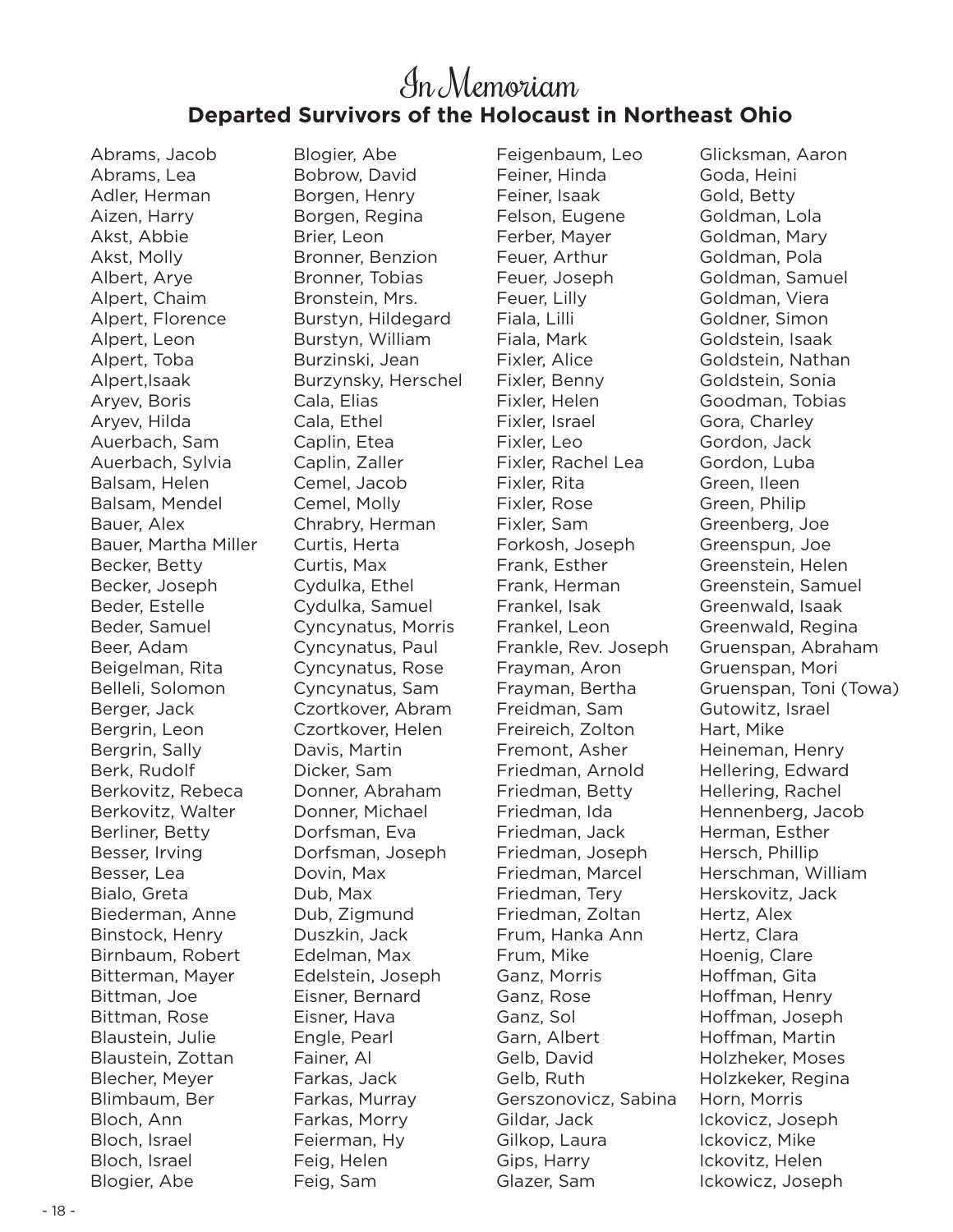## In Memoriam **Departed Survivors of the Holocaust in Northeast Ohio**

Isakowitz, Paul Jacob, Elizabeth Jurkievicz, Chaim Kacen, Dr. Nachman Kalski, Irvin Kampinski, Isak Kann, Robert Kaplovitz, Henry Katz, Cilia Katz, Israel Katz, Leon Katz, Moses Kaufman, Abraham Kaufman, Harry Kaufman, Rachel Kay, Max Kempner, Jehuda Kershberg, Fanny Kershberg, Samuel Kirsch, Fala Kirsh, Henry Klein, Edith Klein, Gene Kleinbaum, Henry Klein, Andor Koen, Fanny Koen, Isak Kominar, Zalman Korotzkin, Mike Kovensky, Arye Krakow, Bernard Kraus, Gladys Krause, Marcia Krongold, David Dr. Krutowsky, Simon Kuper, Lee Kuper, Paul Kuricki, Jenny Kuriczki, Chaim Lax, Flora Lebowicz, Bella Lehrer, Abraham Lerman, Irwing Lewan, Rose Lewin, Dr Lewin, Joseph Lieber, Frieda Lieberman, Daniel Lifschitz, Sally Linden, Mary Linden, Victor

Lipshitz, Fanny Lipsitz, Israel Littman, Jack Loeb, Aranka Loeb, Goldie Fischer Loeb, Moses Lothenberg, Henry Lukas, Chaya Lukas, Schloime Luksenberg, William Majorczik, Betty Majzner, Chaja Majzner, Jankel Majzner, Pear Malcmacher, Izidor Malcmacher, Morry Mandel, Jack Mandzuk, Helen Mandzuk, Joseph Markiewicz, Wigdor Dr. Pincus, Helen Markowitz, Herman Markowitz, Jack Markowitz, Lily Marmor, David Marocco, Leib Marsh, Sonja Matlow, Helen Matlow, Joseph Mayer, Betty Mayer, Felix Mendlovic, Samuel Dr. Metz, Abraham Meyers, Henry Miller, Arnold Miller, Bernard Miller, Cirl Miller, Henry Miller, Mendel Miller, William Miller, Zigmund Mintz, Ethel Moskowitz, Joseph Moss, Marc Moss, Rena Musman, Eisik Nachtigal, Abe Najfach, Joe Narcyz, Carol Narcyz, Sonia Neuman, Miriam Newman, Harriet

Newman, Helen Newman, Joseph Newman, Marilyn Newman, Martin Newman, Marvin Newman, Max Newman, Stanley Offman, Manny Ofman, Albert Orenbach, Dora Orenbach, Fishel Pearl, Alex Perel, Usher Pergericht, Ann Pergericht, Joe Perl, Joe Perl, Saul Perla, Moishe Peters, Phillip Pinkas, Bella Pinkus, Aron Pinkus, Ester Pinkus, Ludvig Pitiuk, sally Pitluk, Ken Pitt, John Polster, ltzik Polster, Morry Potacznik, Edward Potacznik, Phillis Potash, Bernard Potash, Chana Potash, El Potash, Helen Potash, Rose Rabiner, Alex Rath, Hannah Reis, Eva Reis, Harriette Reis, Herman Reis, Lazar Ritter, Moishe Rosen, Joseph Rosen, Muncie Rosenberg, Mildred Rosenfeld, Cila Rosenfeld, Edith Rosenfeld, Henry

Rosenfeld, Jerry

Rosenfeld, Leo Rosenfeld, Lipa Rosenfeld, Victor Rosner, Ernest Rosner, Eva Rosner, Jack Rosner, Rose Roth, Avraham Roth, Celia Roth, David Roth, Emil Roth, Esther Roth, Golda Roth, Jonathan Roth, Sam Roth, Moishe Roth, Mordechai Roth, Rosa Roth, Zoltan Ruder, Mendel Ryb, Albert Rywes, Berek Rywes, Rozia Rzepka, Ester Rzepka, Frieda Rzepka, Leo Rzepka, Louis Rzepka, Nathan Salomon, Hava Schlachet, Hugo Schmeltzer, Philip Schneider, Andrew Schneider, Ester Schneider, Henry Schneider, Laura Schneider, Mannie Schnoll, Max Schoenberg, George Schoenberg, Regina Kupiec Schteinberg, Sheindel Schuster, Maite Schwartz, Ernie Schwarz, Abraham Schwarz, Ruth Schwarzberg, Abraham Shepps, Chaim Sherman, Joseph Silberstein, Ethel Silberstein, Meyer Silver, Abraham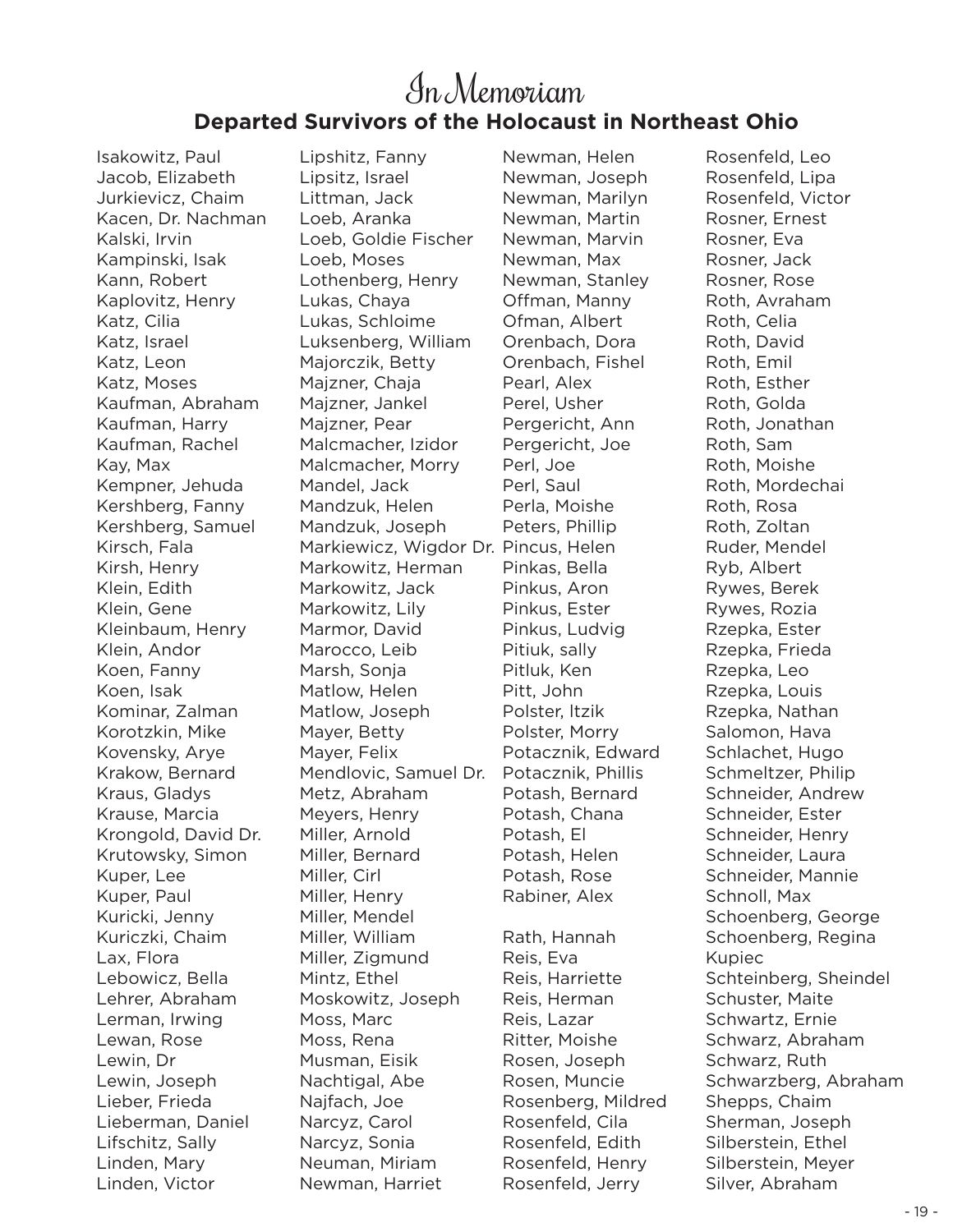## In Memoriam **Departed Survivors of the Holocaust in Northeast Ohio**

Silver, Paula Simon, Edith Simon, Melvin Singer, Beri Slivka, Max Slivka, Perec Slivka, Sara Slivka, Sylvia Sloan, Chana Slomovitz, Anshel Slomovitz, Berta Slomovitz, Edith Slomovitz, Sam Slomovitz, Steve Small, Joseph Smilovitz, Dr Smulovic, Zail Snyter, Ann Snyter, Israel Sobkowski, Rose Solomon, Helen Solonitz, Bertha Solonitz, Julian Sperling, Mary Stankovitz, Itzhak Stark, Hanna Stark, Leon Steinberg, Albert Steinbuch, Henry Steinhof, Mrs Stern, Herschel Stern, Margit Stone, Al Stone, Helen Sukowski, Sam Swede, James Swier, Jack Swier, Rosa Taub, Ben Teichman, Ester Teichman, Simon Tenenbaum, William Topper, Max Tuty, Nathan Ulman, Harry Ulman, Mania Vitriol, Alex Vivantes, Itse Vivantes, Salvatore Warsszawski, Sam Weber, Martha

Weber, Izak Dr. Weil, Sarah Weiner, ina Weisner, Helen Weisner, Max Weiss, Genia Weiss, Inge Weiss, Leo Weiss, Mechel Weissbtut, Eugene Weissfeld, Sam Wekselman, Ben Wekselman, Edith Wekselman, Marc Werner, Nathan Wexberg, Philip Wexler, Eva Fluss Widman, Dina Widman, Richard Wieder, Herman Wieder, Jack Wolf, Bela Wolf, Blanka Wolf, Edward Wolf, Freddy Wolf, Nathan Wolf, Sarah Wolk, Hildegard Wolywitz, Rachel Wybrand, Abe Yaeger, Bernard Yanowitz, Sam York, Jack York, Rita Yosovitz, Albert Zak, Irving Zeigerman, Sharolta Zelvin, Sam Zelvin, Tda Zieleniec, Sam Zion, Abe Zion, Phila Zoldan, Dorothy Zoldan, Sam Zryl, Chaya Zryl, Irvin Zuckerman, David

*If you would like to add a loved one's name to the list of Departed Survivors of the Holocaust in Northeast Ohio, please email info@kifcle.org or call 216-831-3754.*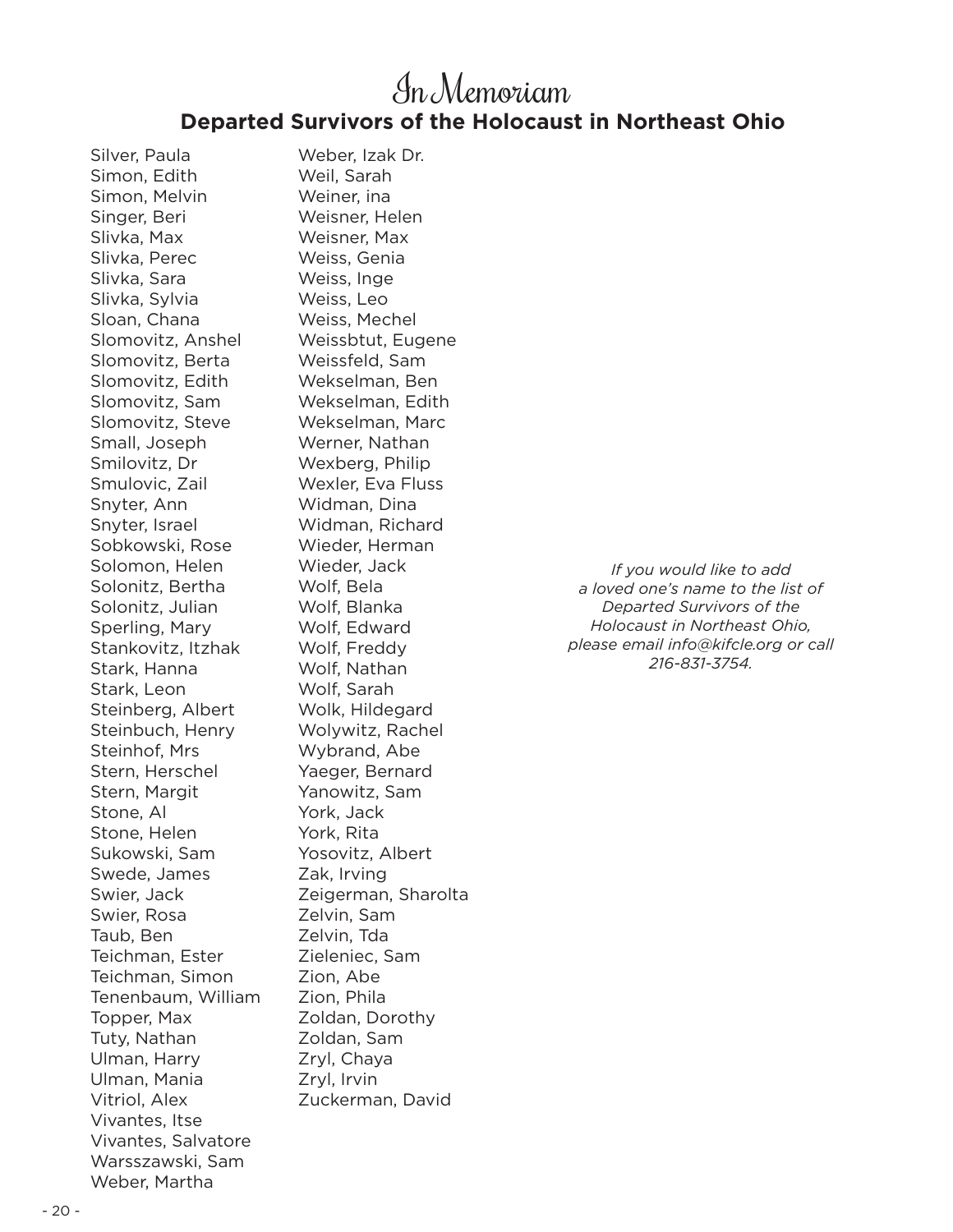## **MOURNER'S KADDISH**

יִתְגַּד<sup>ַ</sup>ל וְיִתְקַדַּשׁ שָׁמֵהּ רַבָּא. בְּעֲלְמֵא דִּי בְרַא כִרעוּתהּ, וִימלִיךְ מלְכוּתָה בַּחיֵּיכוֹן ְוּב ֵ יוֹמ ְ יכוֹן וּבַחֵיּ ְ י דָכ ֵל בּ ִ ית י ְשָׂרֵא ַ ל, בֲּעָגָלא וּבְזָמַן קַרִיב, וְאָמְרוּ אַמֶן. ִיהֵא שַׁמַהּ רִבּא מַבַרךְ לְעַלֹם וּלְעַלְמֵי עַלְמִיּא. יְתִבְּרַךְ וְיִשָׁתַּבַּח וְיִתְפַּאַר וְיִתְרוֹמַם וְיִתְנַשֵּׂא וְיִתְהַדֵּר וְיִתְעֲלֶה וְיִתְהַלַּל שָׁמֶהּ ְדֻּקְד ָשׁ ְא בִּר ְ יְך הוּא, לֵ ֽעָלּ ִא מ ָ ן כּ ִל בְּרָכָת ְא ו ִשָׁירָתא תּשִׁבַּחִתא ונחמתא, דִּאמִירו בַּעלמא, ואמרוּ אַמו. יִהֵא שָׁלָמָא רַבָּא מִן שִׁמַיָּא, וְחַיִּים (טוֹבִים) עַלֵינוּ וְעַל כּל יִשָׂרְאֵל, וְאָמְרוּ אַמֵן. ֿע שׂ שׁ שִׁ שִׁ הַמְרוֹמַיו, הוּא יַעֲשֶׂה שַׁלוֹם עַלֵינוּ וְעַל כַּל יְשָׂרַאֲל, וְאִמְרוּ אַמֶן.

#### **Kaddish Transliteration**

Yis'ga'dal v'yis'kadash sh'may ra'bbo, b'olmo dee'vro chir'usay v'yamlich malchu'say, b'chayaychon uv'yomay'chon uv'chayay d'chol bais Yisroel, ba'agolo u'viz'man koriv; v'imru Omein. Y'hay shmay rabbo m'vorach l'olam ul'olmay olmayo. Yisborach v'yishtabach v'yispoar v'yisromam v'yismasay, v'yishador v'yis'aleh v'yisalal, shmay d'kudsho, brich hu, l'aylo min kl birchoso v'sheeroso, tush'bechoso v'nechemoso, da,ameeran b'olmo; vimru Omein.

Y'hay shlomo rabbo min sh'mayo, v'chayim alaynu v'al kol Yisroel; v'imru Omein.

Oseh sholom bimromov, hu ya'aseh sholom olaynu, v'al kol yisroel; vimru Omein.

#### **Kaddish Translation**

May the great Name of G-d be exalted and sanctified, throughout the world, which he has created according to his will. May his Kingship be established in your lifetime and in your days, and in the lifetime of the entire household of Israel, swiftly and in the near future; and say, Amen.

May his great name be blessed, forever and ever.

Blessed, praised, glorified, exalted, extolled, honored elevated and lauded be the Name of the holy one, Blessed is he – above and beyond any blessings and hymns, praises and consolations which are uttered in the world; and say Amen.

May there be abundant peace from Heaven, and life, upon us and upon all Israel; and say, Amen.

He who makes peace in his high holy places, may he bring peace upon us, and upon all Israel; and say Amen.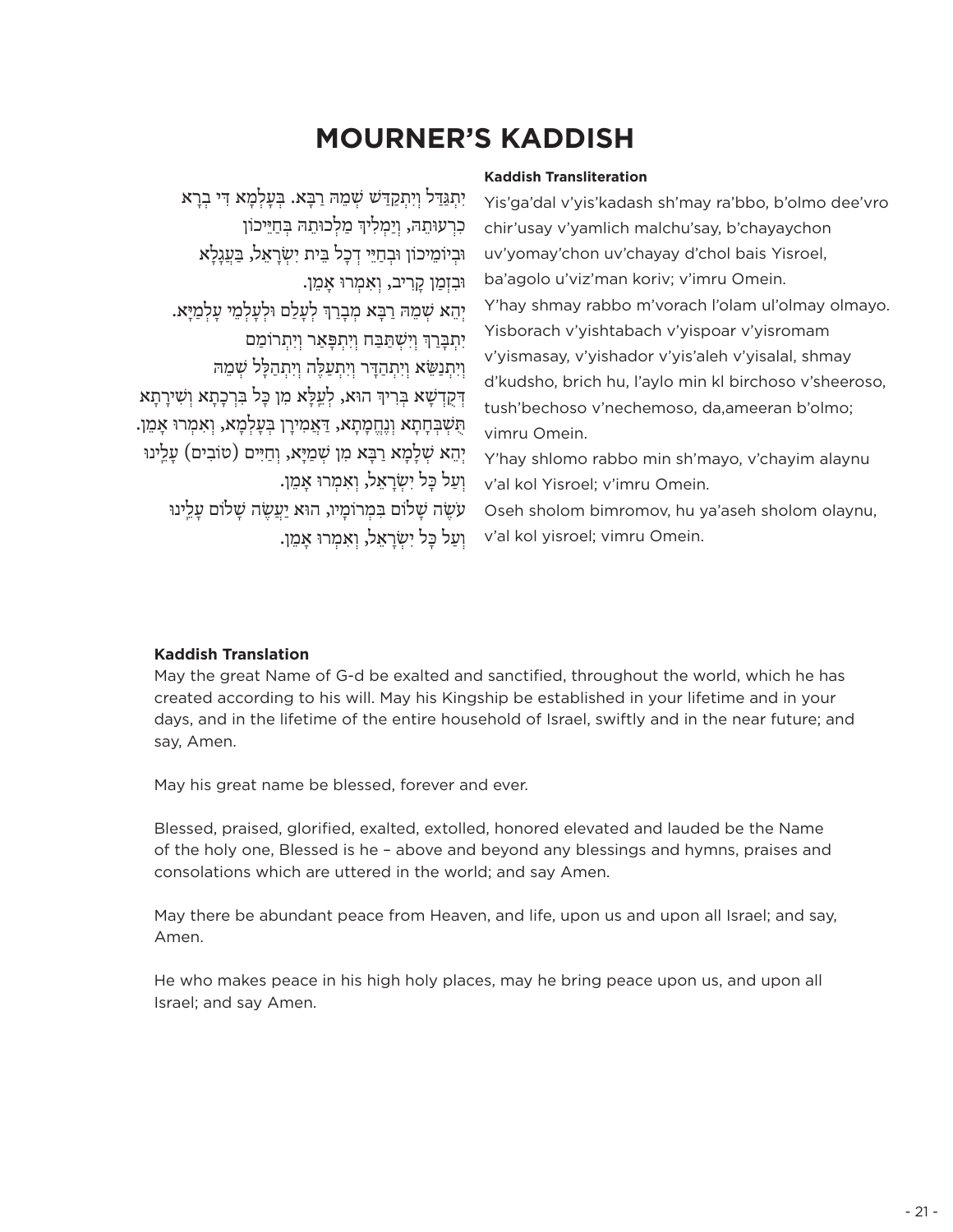## **EL MALEI RACHAMIM**

ֿאֵל מַלֵא רַחֲמִים, שׁוֹכֵן בַּמְרוֹמִים, הַמְצֵא ְמְנוּחַה נְכוֹנַה תַּחַת כַּנְפֵי הַשָּׁכִינַה ָ בַּמַעלוֹת קדוֹשׁים וּטְהוֹרים כּוֹהר הרקיע ַמְזִהִירִים, אֵת־נִשָׁמוֹת כָּל־אַחֱינוּ בִּנֵי יִשְׂרָאֵל, אֲנָשִׁים נָשִׁים וְטַף, שֶׁנִּטְבָחוּ וְשֶׁנֵּחְנִקוּ וְשֶׁנִּשְׂרִפוּ וְשֶׁנֶּהֵרְגוּ, בְּגֵן עֶדֶן תִּהִי ְמְנוּחֲתֵם. אָנַּא בַּעֲל הַרַחֲמִים, הַסְתִּירֵם ַ בְּסֵתֶר כְּנָפֵיךְּ לְעוֹלַמִים וּצָרֹר בִּצְרוֹר ָהַחַיִּים אֵת־נְשָׁמוֹתֵיהֵם. יהוה הוּא נַחֲלַתַם, וְיָנְוּחוּ בִשָׁלוֹם עַל מִשְׁכִּבוֹתֵיהֵם.

#### **El Malei Rachamim Transliteration**

El maley rachamim shochen bam'romim hamtzey menuchah nechonah al kanfey haschechinah bema'alot kedoshim ute'horim kezohar harakia mazhirim **et-nishmot kol aheinu b'nei israel, anashim nashim ve'taf, shenitbehu ve'shnehnehku ve'she'nisrephu ve'she'nehergu,** began eden tehey menuchatam**. Ana** ba'al harachamim**, hastirem b**eseter kenafefah le'olamim uzeror bitzror hachayim et nismoteyhem. Adonai hu nachalatam veyanuchu beshalom al mishkevoteyhem. .<br>יוֹאמַר אַמֵן. Venomar amen.

#### **El Malei Rachamim Translation**

God full of mercy who dwells on high Grant perfect rest on the wings of Your Divine Presence In the lofty heights of the holy and pure Who shine as the brightness of the heavens To the souls of my relatives Both on my father's side and my mother's side The holy and the pure Who were put to death, slain, slaughtered Burned to death or suffocated in the sanctification of God's name As, without making a formal vow, I pledge to give charity To commemorate their souls. Their resting place shall be in the Garden of Eden. Therefore, the Master of mercy will care for them Under the protection of His wings for all time And bind their souls in the bond of everlasting life. God is her inheritance and they will rest in peace And let us say Amen.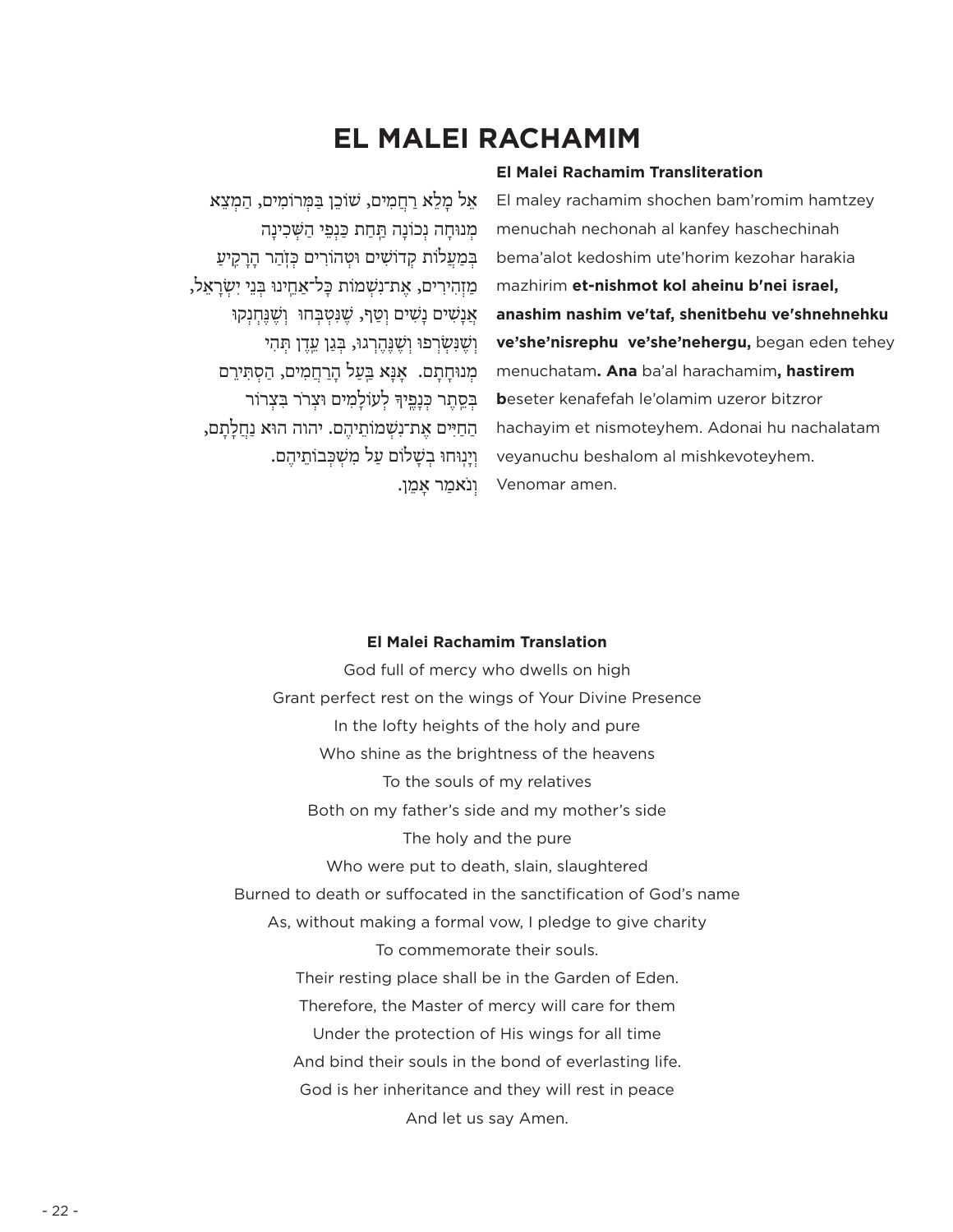# L' Shana Tova

**On behalf of the Kol Israel Foundation, I would like to wish the entire Jewish community a happy and healthy New Year**.

> **Leo Silberman, Chairperson, Kol Israel Foundation**